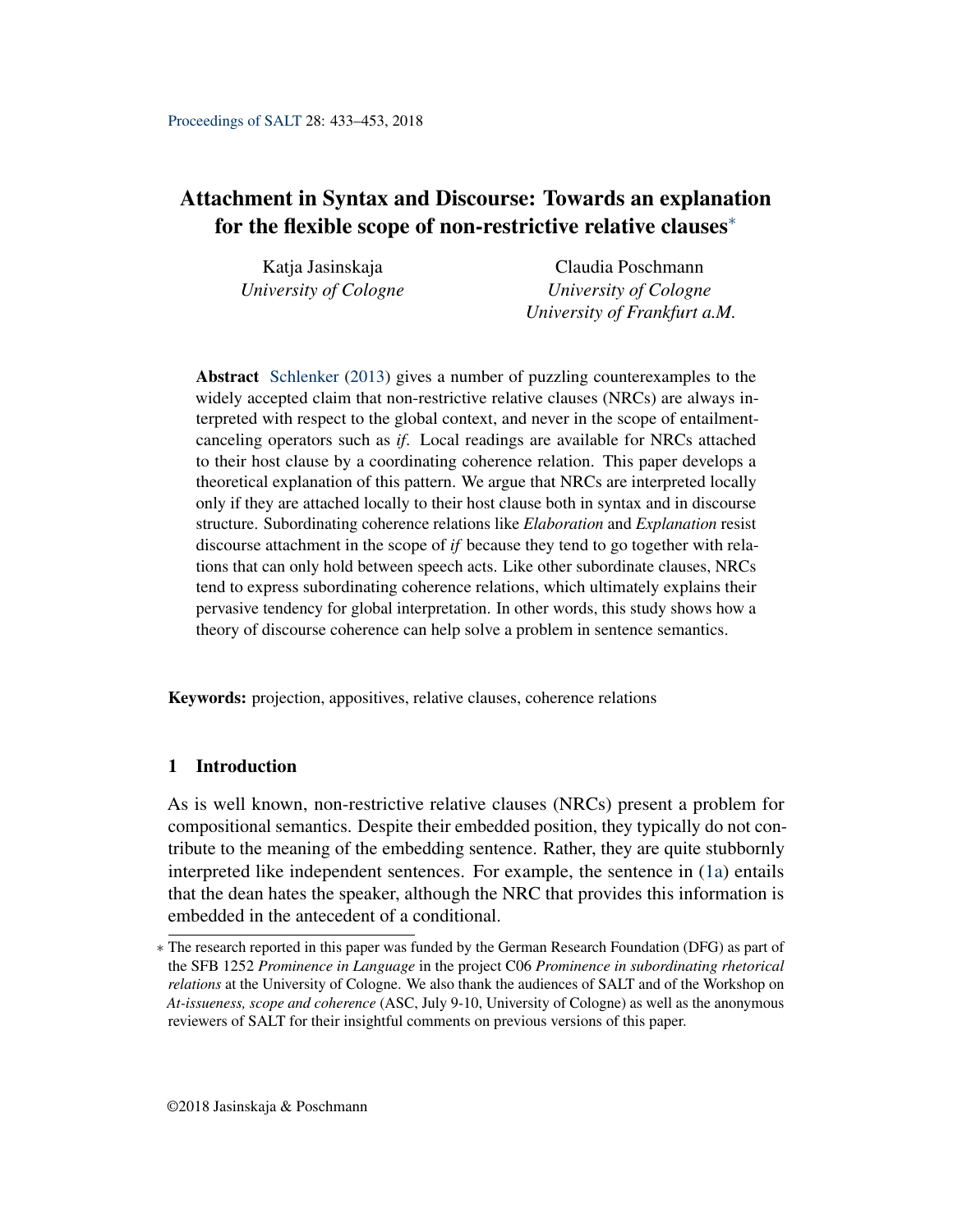- <span id="page-1-0"></span>(1) a. If Peter calls the dean, who hates me, I would be in deep trouble.
	- b.  $\rightsquigarrow$  The dean hates me.
	- c.  $\leftrightarrow$  If Peter calls the dean and the dean hates me, I would be in trouble.

Standard accounts are designed to ensure invariantly a wide-scope interpretation of NRCs. Basically, there are two ways to do this: Syntactic approaches assume that NRCs outscope the embedding clause because they are attached high in the syntactic tree (at CP-level, McCawley [1982\)](#page-18-0), or even syntactically orphaned [\(Safir](#page-19-1) [1986;](#page-19-1) [Fabb](#page-18-1) [1990;](#page-18-1) [Espinal](#page-18-2) [1991\)](#page-18-2). Alternatively, it has been argued that NRCs are attached locally to their host clause at DP [\(Del Gobbo](#page-17-0) [2003;](#page-17-0) [Potts](#page-19-2) [2005\)](#page-19-2) or at IP level, but that the content they contribute *projects*, i.e. is interpreted globally, outside the context of the embedding sentence. This happens because that content is semantically [\(Potts](#page-19-2) [2005\)](#page-19-2) or pragmatically [\(AnderBois, Brasoveanu & Henderson](#page-17-1) [2011;](#page-17-1) [Simons, Tonhauser,](#page-19-3) [Beaver & Roberts](#page-19-3) [2011\)](#page-19-3) not-at-issue, or because NRCs have their own illocutionary force [\(Koev](#page-18-3) [2013\)](#page-18-3).

Recent work on NRCs, however, has challenged this view showing that the content of NRCs interacts in multiple ways with the content of the main clause [\(Nouwen](#page-18-4) [2007;](#page-18-4) [Arnold](#page-17-2) [2007;](#page-17-2) [AnderBois et al.](#page-17-1) [2011;](#page-17-1) [Sæbø](#page-19-4) [2011\)](#page-19-4). Moreover, [Schlenker](#page-19-0) [\(2013:](#page-19-0) 7) points out English and French examples where the NRC is interpreted locally in the scope of entailment-canceling operators like *if*. For instance, [\(2a\)](#page-1-1), adapted from [Schlenker](#page-19-0) [2013:](#page-19-0) 7, does not tell us that the dean called the chair, but instead has the local reading in [\(2c\)](#page-1-2): The NRC contributes to the restriction of the conditional.

- <span id="page-1-1"></span>(2) a. If Peter called the dean, who then called the chair, I would be in trouble.
	- b.  $\leftrightarrow$  The dean called the chair.
	- $c. \rightarrow$  If P. called the dean and the dean called the chair, I would be in trouble.

<span id="page-1-2"></span>First experimental results from German confirm the existence of such local readings, but suggest that their availability is dependent on the type of coherence relation established between the NRC and its host clause [\(Poschmann](#page-19-5) [2018\)](#page-19-5). These findings challenge existing approaches to NRCs. No worked-out explanation of this phenomenon has been offered so far. The present paper addresses the following questions: How can we explain the existence of local readings of NRCs? Why do coherence relations affect the scope of NRCs? And why are global readings still preferred most of the time?

After a brief empirical overview in section [2,](#page-2-0) we argue that NRCs are locally attached to their host clause in the syntax, but not necessarily semantically conjoined in that position. Rather they are connected to their host clause by an underspecified coherence relation which must be resolved pragmatically (section [3\)](#page-4-0). That pragmatic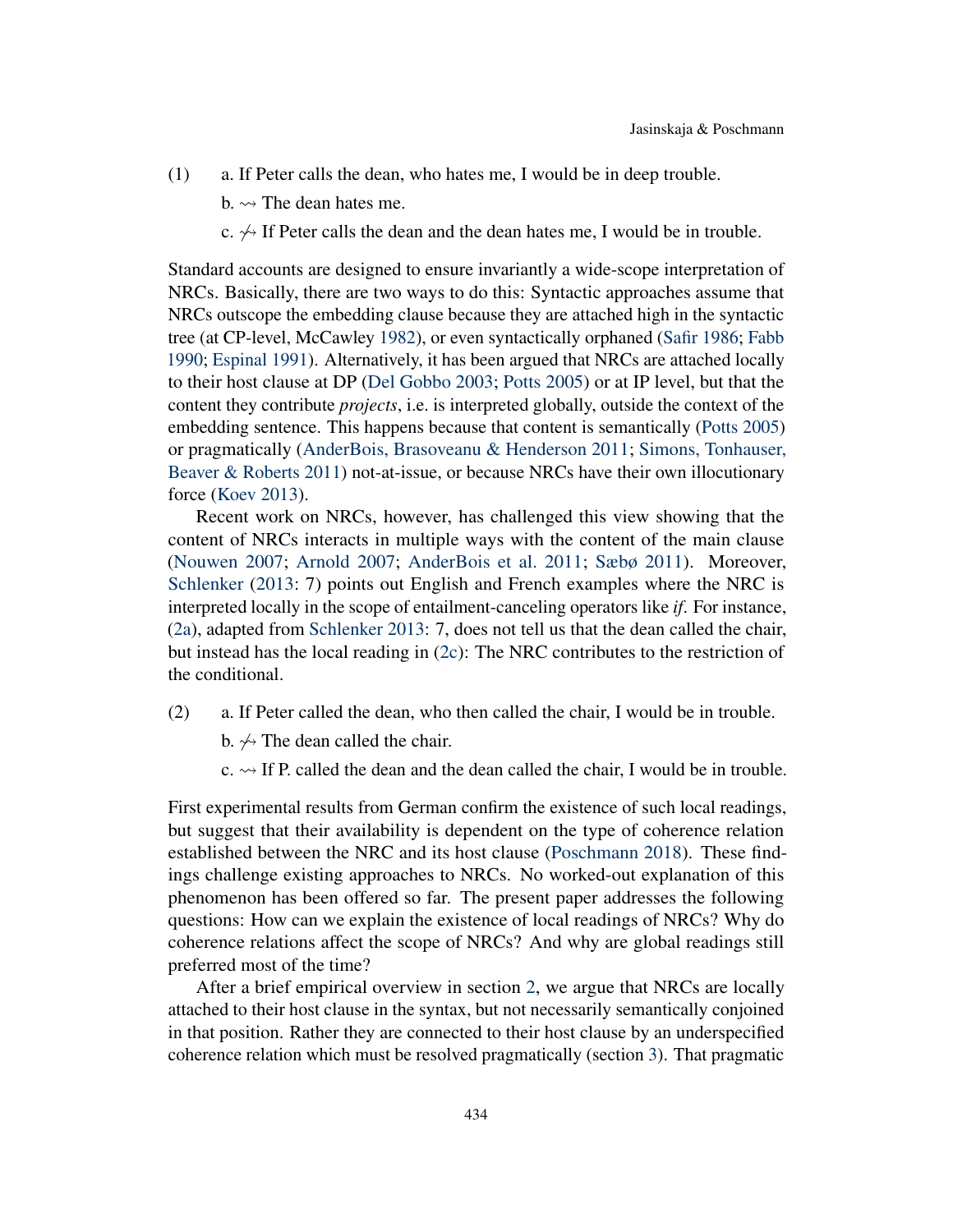inference is guided by the same principles as the inference of coherence relations between independent sentences in discourse. In section [4,](#page-6-0) we show how the traditional discourse-theoretic distinctions between subordinating and coordinating relations, and between semantic and presentational relations help explain the role played by coherence relations in licensing local readings of NRCs. Finally, section [5](#page-14-0) addresses the question of why NRCs project most of the time.

#### <span id="page-2-0"></span>2 Local Readings of NRCs

One of the features that can reveal the position in which an NRC is interpreted is its tense. The past tense of the NRC in [\(2\)](#page-1-1) is an instance of 'fake tense', that is, it is bound by the conditional and does not indicate an event in the past. As [Schlenker](#page-19-0) [\(2013:](#page-19-0) 7) points out, replacing the NRC by a parenthetical [\(3\)](#page-2-1) or a postposed matrix clause [\(4\)](#page-2-2) makes the sentence less acceptable because the past tense is no longer bound by the *if*-clause. This shows that the NRC in [\(2\)](#page-1-1) is indeed interpreted locally.

- <span id="page-2-1"></span>(3) ?? If Peter called the dean (she then called the chair), I would be in trouble.
- <span id="page-2-2"></span>(4) If Peter called the dean, I would be in trouble. ?? She then called the chair.

However, NRCs do not always allow for local readings. If we try to force the NRC in [\(1\)](#page-1-0) into the scope of the conditional by changing its tense to past, the sentence becomes awkward [\(5\)](#page-2-3). The past tense seems to resist the bound reading.

<span id="page-2-3"></span>(5) ?? If Peter called the Dean, who hated me, I would be in trouble.

Apparently, NRCs allow for local readings only under some special conditions. But which are those conditions? What makes the difference between [\(1\)](#page-1-0) and [\(2\)](#page-1-1)?

Apart from tense, the examples differ, for instance, in the presence/absence of the anaphoric adverbial *then*. A straightforward explanation, suggested by [Martin](#page-18-5) [\(2016\)](#page-18-5), relates the local interpretation in [\(2\)](#page-1-1) to the need to bind the anaphoric adverbial *then*, which only finds an appropriate antecedent (the event of Max calling the dean) in the scope of the conditional—a solution parallel to [van der Sandt'](#page-19-6)s [\(1992\)](#page-19-6) trapping of presuppositions. However, one should then expect that the pronoun *him* in [\(6\)](#page-2-4), which can only be bound by *someone* under *if*, should also be able to trap the NRC. But, unfortunately, the sentence receives no coherent interpretation, although the corresponding conjoined conditional does.

<span id="page-2-4"></span>(6) If someone<sub>a</sub> wears this jacket, and it / #which is too big for him<sub>a</sub>, he will look silly.

Extending the notion of anaphora that operates in presupposition trapping from identity to (weakly) causal relations, proposed by [Zeevat](#page-19-7) [\(2016\)](#page-19-7), does not really help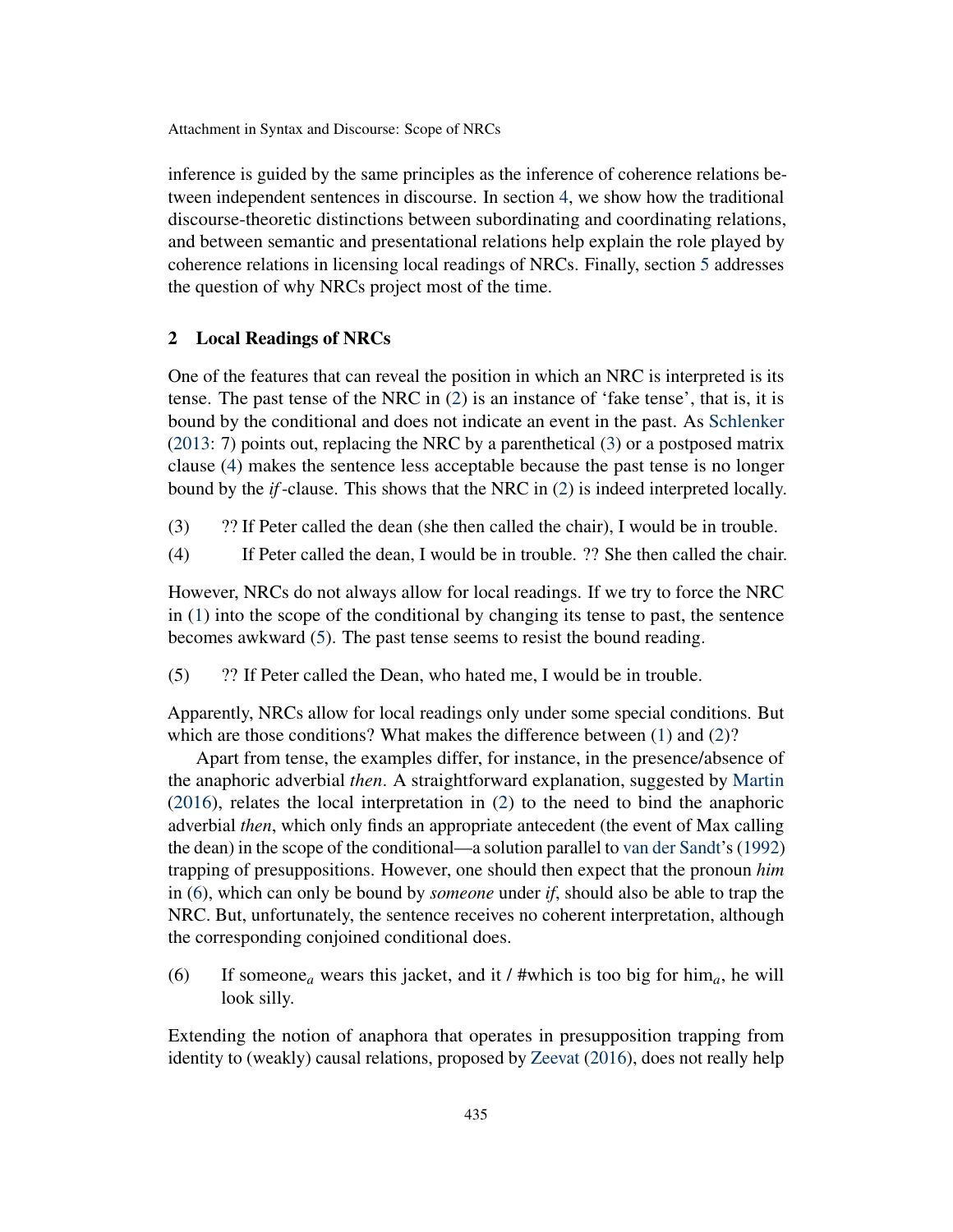either. Even if the NRC in [\(2\)](#page-1-1) might seem to be trapped by a causal relation—the dean would not call the chair if Peter did not call the dean—[\(7\)](#page-3-0) shows that an NRC can receive an embedded interpretation even in the absence of a causal link or with inverted temporal order.

<span id="page-3-0"></span>(7) If Mary stands in front of Peter, who (first/then/also) moves a little closer to Max, everyone will fit into the picture.

[Schlenker](#page-19-0) [\(2013:](#page-19-0) 42–44) suggests a more promising generalization: The availability of local readings depends on the coherence relation between the NRC and its host clause. In [\(8\)](#page-3-1) we list some common definitions of coherence relations that we assume throughout this paper (Jasinskaja  $\&$  Karagjosova [forthcoming\)](#page-18-6), which are not substantially different from those used by [Schlenker](#page-19-0) [\(2013\)](#page-19-0).

<span id="page-3-1"></span>(8) *Elaboration*( $\alpha, \beta$ ):  $\alpha$  and  $\beta$  describe the same eventuality (or entity, in case of *Entity-Elaboration*) *Explanation*( $\alpha, \beta$ ):  $\beta$  describes the cause of the eventuality in  $\alpha$ *Result*( $\alpha, \beta$ ):  $\alpha$  describes the cause of the eventuality in  $\beta$ *Narration*( $\alpha, \beta$ ):  $\beta$  describes an eventuality that follows that of  $\alpha$  in time and space, but is not necessarily caused by it *Parallel*( $\alpha$ , $\beta$ ):  $\alpha$  and  $\beta$  describe similar eventualities *Contrast*( $\alpha, \beta$ ):  $\alpha$  and  $\beta$  describe 'opposite' eventualities, that is, α non-monotonically implicates *p*, while β implicates ¬*p*

Schlenker suggests that *Narration* and *Result* holding between the NRC and its host clause, cf. [\(2\)](#page-1-1), make local readings of the NRC possible, whereas *Elaboration* [\(9\)](#page-3-2) and especially *Explanation* [\(10\)](#page-3-3) resist local interpretation most strongly.

- <span id="page-3-2"></span>(9) If John engaged his lawyer, who his mother ordered to file a complaint, ...
	- $\rightarrow$  John's mother ordered his lawyer to file a complaint.
	- $? \rightarrow$  If John's mother ordered his lawyer to file a complaint and thereby John engaged him/her, ...
- <span id="page-3-3"></span>(10) If John called his aunt, who was / ??were a lawyer, ...
	- $\rightarrow$  John's aunt used to be a lawyer.
	- $\rightarrow$  If John called his aunt because she is a lawyer, ...

Interestingly, this division corresponds to another fundamental division in discourse structure—that between *coordinating* (*Narration*, *Result*, *Parallel*, *Contrast*) and *subordinating* coherence relations (*Elaboration*, *Explanation*) in the sense of [Asher](#page-17-3) [& Vieu](#page-17-3) [2005,](#page-17-3) which we will discuss in more detail later. The hypothesis that discourse-structural coordination/subordination distinction lies at the core of the phenomenon at hand is investigated by [Poschmann](#page-19-5) [\(2018\)](#page-19-5). In a set of acceptability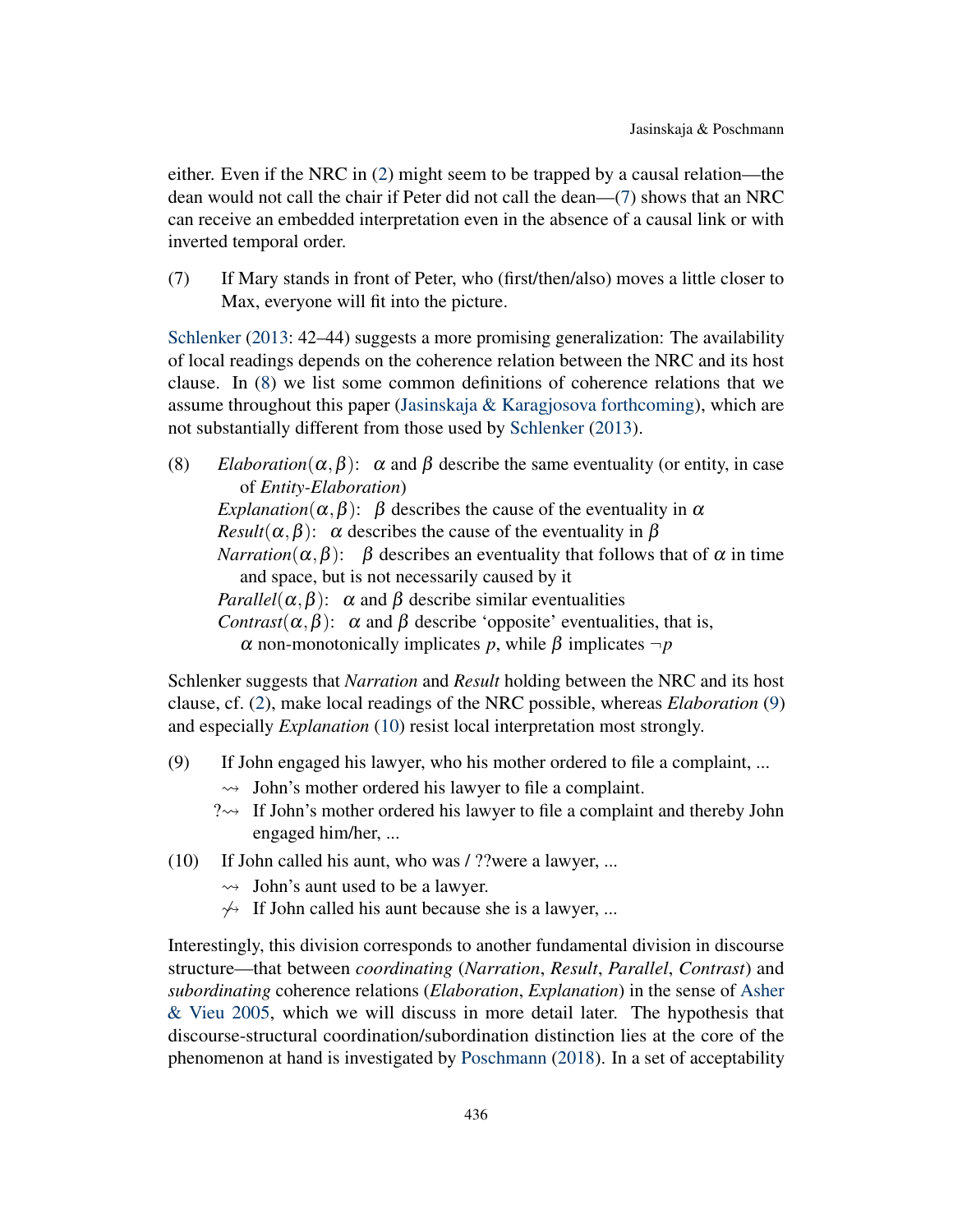tests, she compares German NRCs under *wenn* 'if' to conjoined and parenthetical clauses, like the English [\(3\)](#page-2-1), as well as to postposed matrix clauses, like [\(4\)](#page-2-2). Further variables in the study are the predicate type (state/event) and the presence/absence of discourse adverbials such as *dann* 'then'. In a context that supports local interpretation, NRCs turn out to be less acceptable than conjoined clauses (about 50% vs. 91%, respectively), but significantly more acceptable than parentheticals (21%) and postposed matrix clauses (9%). Moreover, forcing a coordinating coherence relation by discourse adverbials that signal *Narration* or *Contrast* raises the acceptability of local readings of NRCs to about 83% regardless of predicate type. These results corroborate Schlenker's intuitions and support Poschmann's stronger version of the generalization. Further support comes from examples like [\(7\)](#page-3-0), where the local interpretation of the NRC appears to be licensed by the *Parallel* relation to the conditional clause. In other words, a whole variety of coordinating coherence relations can hold between the NRC and its host clause embedded under entailment-canceling operators like *if*, whereas subordinating relations tend to require global interpretation.

This looks like a nice empirical generalization. However, even if we ignore the somewhat less clear status of *Elaboration* [\(9\)](#page-3-2) for the time being, the pattern still needs to be explained. Why should coherence relations affect the scope of NRCs in the first place? Why is the distinction between discourse-structural coordination and subordination relevant? And finally, why are NRCs interpreted globally most of the time despite the variety of possibilities for local interpretation that we have discovered? These are the questions we address in the rest of this paper.

#### <span id="page-4-0"></span>3 Attachment in syntax and semantic interpretation

Before we explain how different kinds of coherence relations affect the projection pattern of NRCs, we should clarify our assumptions about the syntactic and semantic representation that serves as input to the inference of coherence relations. What is the position of NRCs in the syntactic structure of a sentence? How are they semantically interpreted? And how are they similar to or different from clauses of other kinds?

We follow [Schlenker](#page-19-0) [\(2013\)](#page-19-0) and [Poschmann](#page-19-5) [\(2018\)](#page-19-5) in assuming that an NRC contributes a proposition of type  $\lt\gt$  (after having been coindexed with the referent of its host DP) and is adjoined not higher than to the IP node of the host clause and not lower than to the node of the host DP. Higher attachment would be problematic for an account of the bound readings of tense in NRCs discussed in section [2.](#page-2-0) A lower position, by contrast, would lead to an interpretation in which the relative clause restricts the denotation of the DP [\(Heim & Kratzer](#page-18-7) [1998\)](#page-18-7). We remain impartial regarding the question of the exact locus of NRC attachment: whether it is the IP (as, for instance, in Schlenker's proposal), the DP (currently the standard assumption taken in most accounts of NRCs, e.g. [Del Gobbo](#page-17-0) [2003;](#page-17-0) [Koev](#page-18-3) [2013;](#page-18-3) [Poschmann](#page-19-5)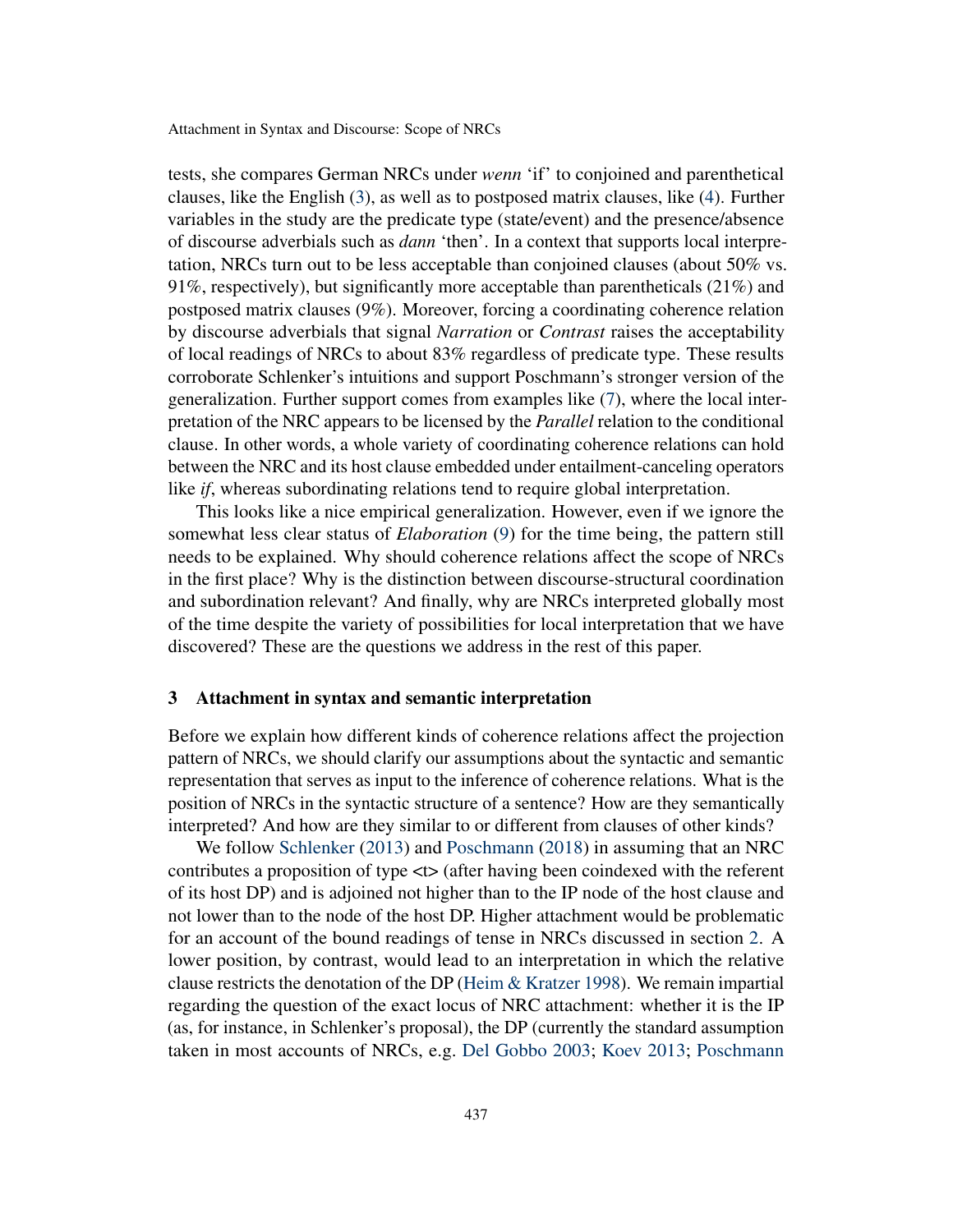[2018\)](#page-19-5), or anywhere in between. We also disregard the question whether the NRC denotes a predicate  $\langle$ et $\rangle$  like its restrictive counterpart [\(Heim & Kratzer](#page-18-7) [1998;](#page-18-7) [Koev](#page-18-3) [2013;](#page-18-3) [Schlenker](#page-19-0) [2013\)](#page-19-0) or a proposition  $\langle t \rangle$ . Since in  $\langle et \rangle$  accounts the NRC is coindexed with its host DP anyway, the contribution of the NRC in the end is still a proposition. Thus, whichever approach we assume, we get two propositions at the IP level: that of the host IP and that of the NRC.

One of the central claims of our proposal is that there is no semantic rule that simply allows to conjoin adjacent propositions, unless there is an actual explicit connective present, such as *and* or *but*, which contributes a conjunction as part of its encoded semantic content. Instead, adjacent propositions—those of the host clause and the NRC in particular—are treated much like juxtaposed sentences in discourse. They are connected by an underspecified coherence relation  $\bf{R}$ , as shown in [\(11\)](#page-5-0), which has to be resolved by pragmatic reasoning.<sup>[1](#page-0-0)</sup>

<span id="page-5-0"></span>

This inference process may or may not lead to success. If it does,  $\bf{R}$  is instantiated by a specific coherence relation, e.g. *Narration* in [\(2\)](#page-1-1). The proposition that results from connecting the NRC and the host IP by *Narration* is assigned to the higher IP, and if the latter is in the scope of an entailment-canceling operator, the entire *Narration* including the content of the NRC is interpreted in the scope of that operator, cf. [\(12\)](#page-5-1). Since *Narration* subsumes the semantics of the natural language conjunction *and* (more on this in section [4.3\)](#page-12-0), the inference leads ultimately to conjoining the propositions of the NRC and the host IP in the scope of *if*. This is how we get local readings as in [\(2\)](#page-1-1). Thinking of coherence relations as a kind of pragmatic inference, this is similar to the phenomenon of local quantity implicature [\(Chierchia](#page-17-4) [2004\)](#page-17-4) intruding into the compositional semantics of a sentence.

<span id="page-5-1"></span>

<sup>1</sup> A similar idea is put forward in [Schlenker](#page-19-0) [2013:](#page-19-0) 20, who argues that NRCs are semantically connected to their host clause by an operator • described as 'the operation by which parataxis in discourse is evaluated'. For a fully spelled out analysis see [Poschmann](#page-19-5) [2018.](#page-19-5)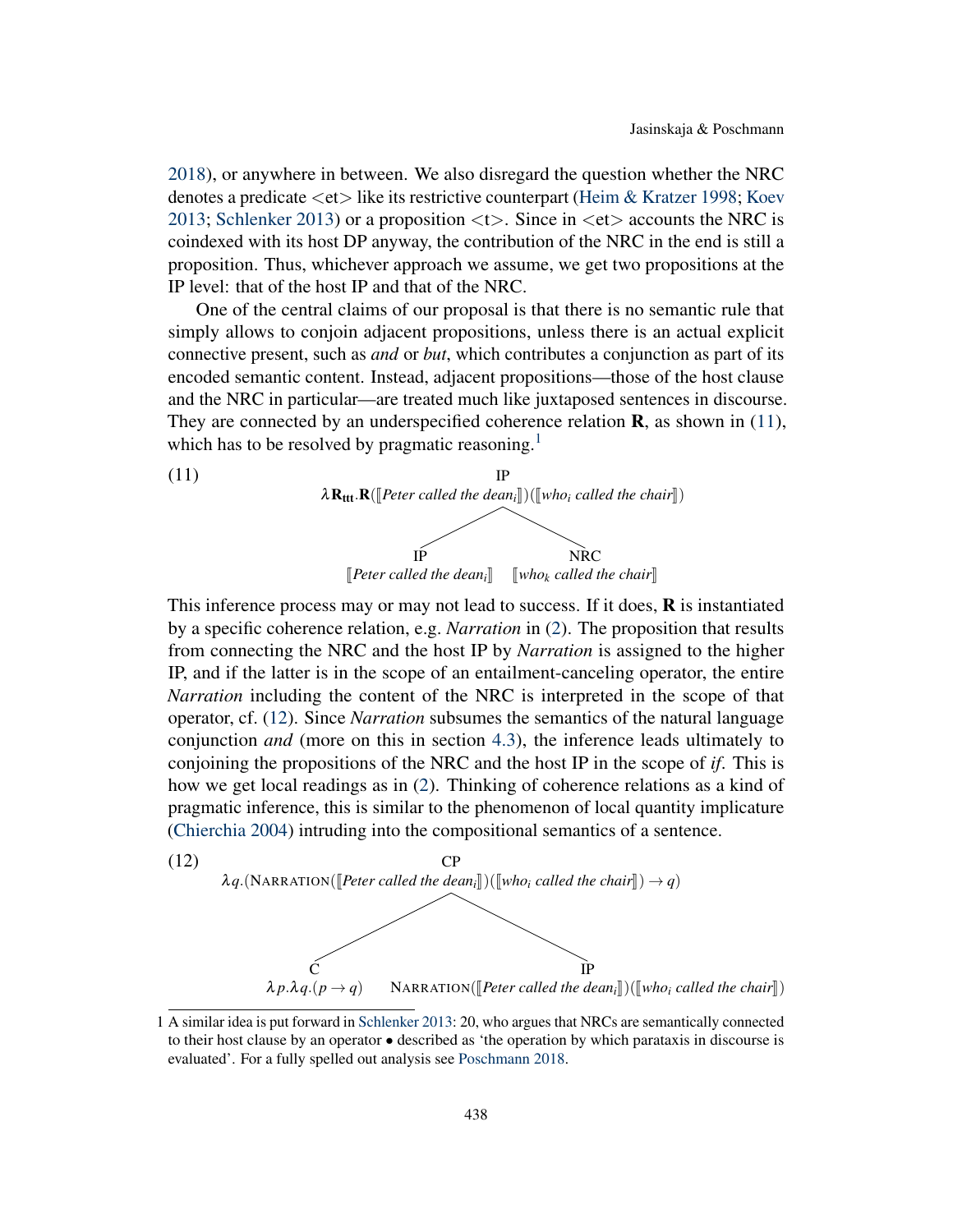However, more often than not we fail to establish a coherence relation between the content of an NRC and that of its host clause at the local level. In that case, only the proposition of the host clause serves as input to further semantic composition, the relation  **to the proposition expressed by the NRC remains underspecified and** keeps being percolated to higher levels, until it finds a higher discourse attachment site, which will normally be located at the root clause level, cf.  $(13)$ <sup>[2](#page-0-0)</sup>. This leads to more generally familiar global, or projective readings of NRCs, as in [\(1\)](#page-1-0).

<span id="page-6-1"></span>

In sum, an NRC is interpreted locally in the scope of an entailment-canceling operator *O* only if it is attached to a clause in the scope of *O* both syntactically and discoursestructurally. Assuming that syntactic attachment of NRCs is local, all depends on the result of integrating the NRC in the discourse structure. The difference between NRCs [\(2\)](#page-1-1) and clausal parentheticals [\(3\)](#page-2-1) consists in the assumption that the latter are not syntactically related to their host clause. Therefore, there is no pressure to integrate parentheticals in the semantic composition, they are interpreted as root clauses right away and therefore only have global readings. The property of being syntactically integrated, in turn, is shared by NRCs and coordinate clauses:

(14) If Peter called the dean *and* she called the chair, I would be in trouble.

However, in coordinate clauses the connective *and*, *but* or *or* tells us explicitly how to make one proposition out of two. Those propositions may or may not be enriched with additional pragmatic inferences, i.e. coherence relations in particular, but their semantic integration does not rely on those inferences, a local relation is present by virtue of being linguistically encoded, which guarantees local interpretation. NRC structure by itself tells us *that* the propositions should be semantically related, but not *how* they should be related, and only if the pragmatic inference process leads to the 'insertion of an implicit *and*' between the host and the NRC proposition, will NRCs receive local readings similar to those of corresponding conjoined clauses.

# <span id="page-6-0"></span>4 Coherence relations and the scope of NRCs

It follows from the picture presented above that whether or not an NRC is interpreted locally depends on whether or not it is attached to its host clause by a coherence

<sup>2</sup> See [Schlenker](#page-19-0) [2013:](#page-19-0) 17 for discussion of potential intermediate readings.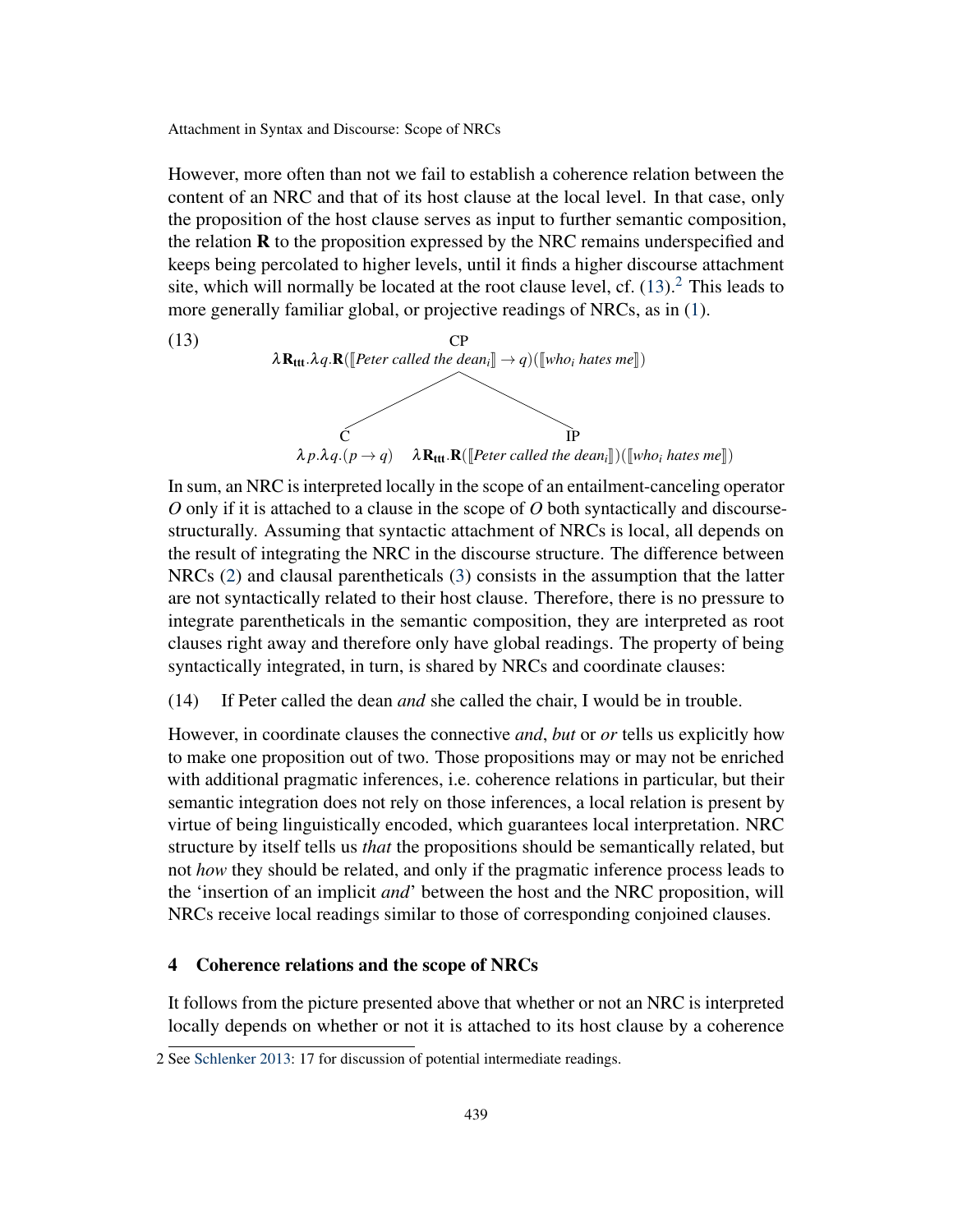relation that conjoins the propositions expressed by the clauses. But which factors determine whether this will be the case? In this section we first consider some general characteristics of coherence inferences that determine the attachment point of new discourse material and the choice of coherence relation (section [4.1\)](#page-7-0). We then discuss features of coherence relations that make them particularly suitable or unsuitable for local connection between an NRC and its host clause. The features that we concentrate on are the *source of coherence*, which determines whether a coherence relation can hold in the scope of entailment-canceling operators (section [4.2\)](#page-9-0) and the compatibility of a relation with natural language conjunction (section [4.3\)](#page-12-0). According to these criteria, *Elaboration* or *Explanation* turn out to be largely incapable of local attachment of NRCs, which confirms [Schlenker'](#page-19-0)s [\(2013\)](#page-19-0) observations.

#### <span id="page-7-0"></span>4.1 Inference to the best explanation

We adopt the view going back to [Hobbs, Stickel, Appelt & Martin](#page-18-8) [1993](#page-18-8) of discourse interpretation as abduction—a non-monotonic inference mechanism that seeks for the best explanation of the observed utterances. That is, what must the speaker have had in mind for her to produce the given discourse? This puts the inference of coherence relations on a par with Gricean inference (cf. [Geurts](#page-18-9) [2010\)](#page-18-9) as well as more recent approaches to pragmatics such as the Bayesian Rational Speech Act model [\(Frank & Goodman](#page-18-10) [2012\)](#page-18-10). The preferred attachment point and type of coherence relation must be likely (relevant, plausible, etc.).

In order to see how much sense local attachment really makes, it is useful to look at the relationship between the propositions expressed by the NRC and its host clause outside the embedding context. As we argued in the previous section, in terms of the degree of implicitness of the coherence relation, NRCs are comparable to juxtaposed independent utterances. To abstract away from the NRC as a specific means of expression and be able to evaluate the relevance and plausibility of the relation as such, one can rephrase the NRC as an independent full sentence or a fragment DP. If the resulting discourse makes sense, then local attachment with the inferred coherence relation is by itself a likely interpretation. Applying this test to [\(2\)](#page-1-1) and [\(1\)](#page-1-0) results in [\(15\)](#page-7-1) and [\(16\)](#page-8-0), respectively. The discourse in [\(15\)](#page-7-1) is perfectly coherent and is readily understood as a *Narration*, cf. [\(8\)](#page-3-1). The adverbial *then* clearly supports this interpretation. In contrast, [\(16\)](#page-8-0) does not make that much sense without further context. The relation could perhaps be characterized as that between a foreground event and a background state, but it still remains unclear just why the speaker mentions the dean's attitude towards him in connection with the phone call.

<span id="page-7-1"></span>(15) Peter called the dean. She then called the chair. *Narration*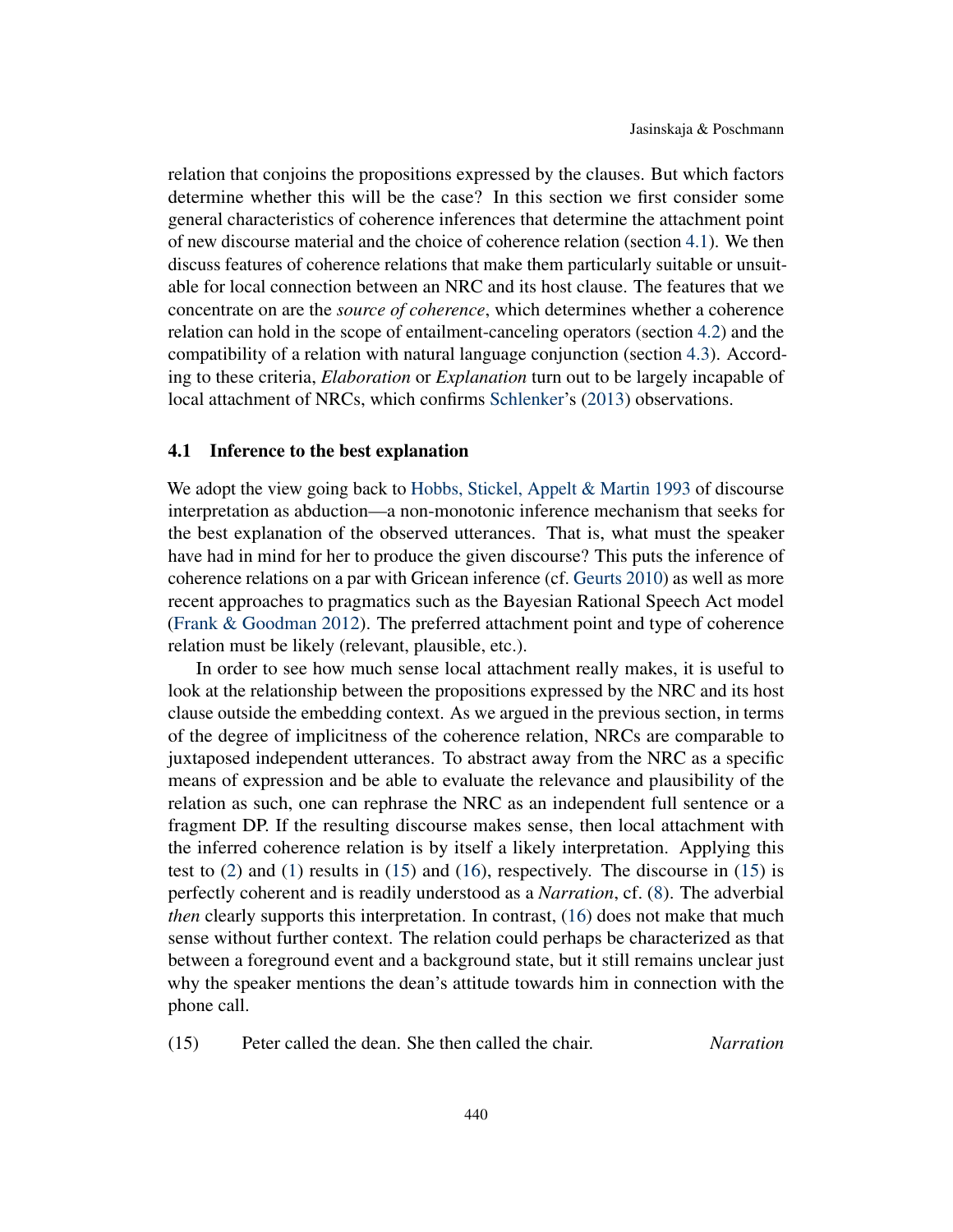<span id="page-8-0"></span>(16) ? Peter called the dean. She hates me.

However, relative acceptability is reversed once we include the context of the entire original complex sentence. Now [\(17\)](#page-8-1) is incomprehensible without further context. The dean's call cannot be the result of Peter's call, because the latter did not take place. Otherwise, what does the call have to do with the speaker's potential trouble? In contrast, [\(18\)](#page-8-2) makes a lot more sense than [\(16\)](#page-8-0): The dean's negative attitude towards the speaker definitely increases the probability of trouble after Peter's call, especially if the latter communicates some unfavorable information about him. This suggests that the NRC in  $(1)$ , is not attached by a discourse relation to its host clause, but rather to the entire sentence: *Explanation*( $\phi$ ,  $\psi$ ), cf. [\(19\)](#page-8-3).

- <span id="page-8-1"></span>(17) ?? If Peter called the Dean, I would be in deep trouble. She (then) called the Chair.
- <span id="page-8-2"></span>(18) If Peter called the Dean, I would be in deep trouble. *Explanation* She hates me.
- <span id="page-8-3"></span>(19) [ If Peter called the Dean, [ who hates me  $\vert_{\psi}$  , I would be in deep trouble.  $\vert_{\phi}$

Applying abductive reasoning to figure out the NRC's discourse attachment point requires considering possible alternative attachments such as those corresponding to [\(16\)](#page-8-0) and [\(18\)](#page-8-2). If the content of the NRC is more relevant in the context of the entire sentence than in the context of the host clause alone and assuming that the NRC is otherwise not a more likely expression for local than for global attachment, the latter ends up as the preferred reading, which places the NRC outside the scope of *if*. [3](#page-0-0)

The availability of a particular alternative attachment site can be affected by its prominence, or the degree of activation at the current point in discourse development. For instance in [\(20\)](#page-8-4), discourse attachment of the NRC goes together with the resolution of the anaphoric adverbial *then*. By the time the adverbial is interpreted, the temporal location of the event described by the host clause is not yet constructed, whereas the temporal location of the event in the preceding sentence is available and prominent, and is therefore picked out by the adverbial. Again, the NRC is attached outside the scope of *if*, *Narration*( $\phi$ ,  $\chi$ ), and is therefore interpreted globally.

<span id="page-8-4"></span>(20) [ Nick stuck out his tongue at Jamie.  $\phi$  adapted from a adapted from If [ Jamie. [ who then hit him,  $\phi$  had simply left instead,  $\phi$  [ Koev 2013] If [ Jamie, [ who then hit him,  $\vert_{\gamma}$  had simply left instead,  $\vert_{\psi}$ he wouldn't have realized that he insulted her.

<sup>3</sup> Note the parallelism between this inference and Gricean relevance implicature. Just as the message *there is a garage around the corner* is more relevant on the assumption that the garage is open rather than closed, the proposition *the dean hates me* is more relevant assuming global attachment than assuming local attachment.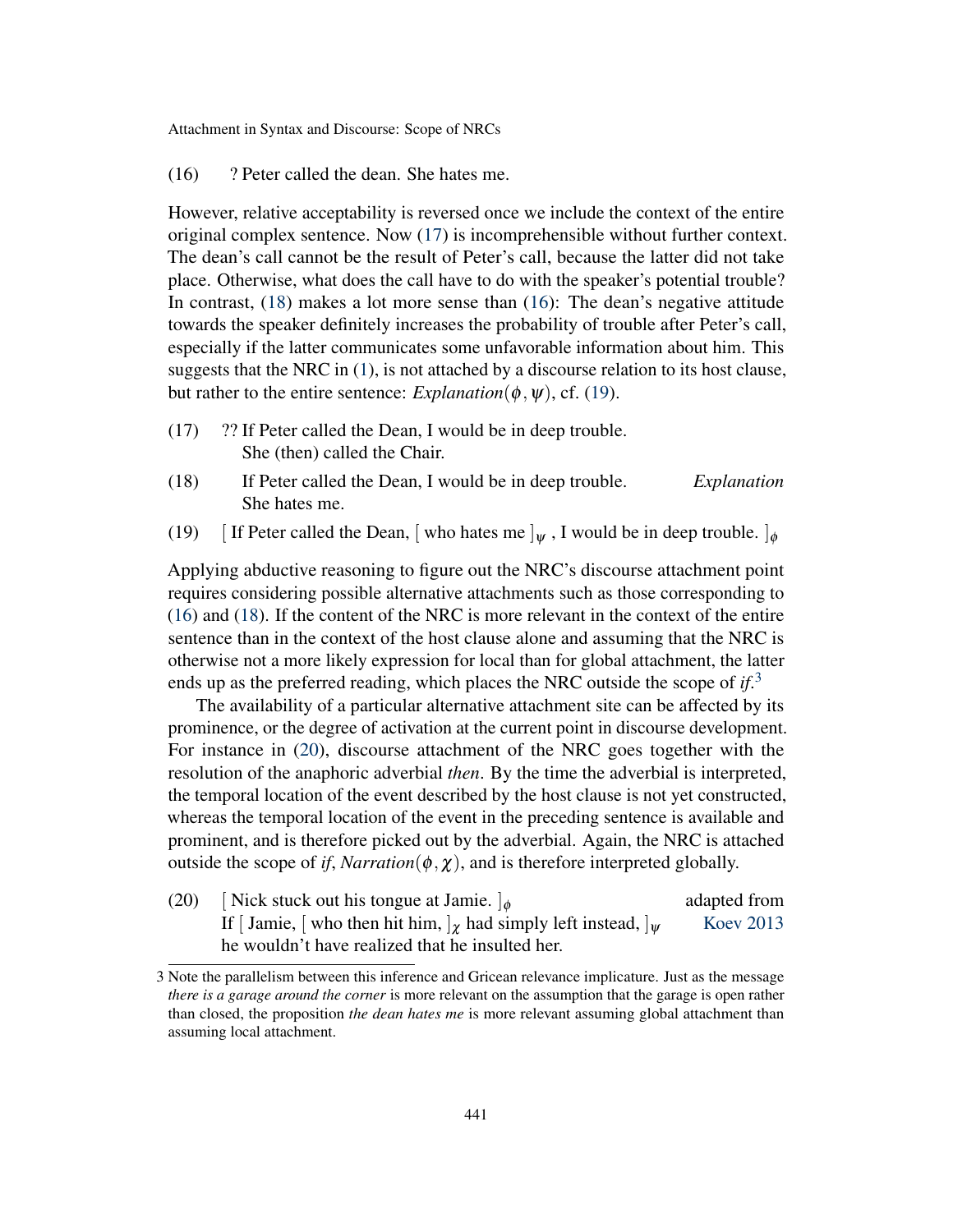In sum, our main claim is that the pragmatic inference that leads to the integration of the content of an NRC in sentence and discourse semantics follows the same principles and is affected by the same factors as the inference of coherence relations in general. That is, in principle, any coherence relation that can hold between juxtaposed independent sentences can also hold between an NRC and its host clause or broader context. Similarly, whether an NRC is attached to its host clause, the whole sentence, or any other appropriate antecedent, depends on the same factors that determine the attachment site of an independent sentence in discourse structure. This, however, does not explain Schlenker's intuition supported by Poschmann's experiments that NRCs can be attached locally only by a small subset of coherence relations. In the next sections we show that different coherence relations are not equally suitable for local discourse attachment.

## <span id="page-9-0"></span>4.2 The source of coherence

Whether or not a coherence relation and the discourse segments it connects can be embedded under entailment-canceling operators depends on the *source of coherence* of a given pair of segments [\(Sanders, Spooren & Noordman](#page-19-8) [1992\)](#page-19-8), in particular, whether it is the properties of the situations in the world described by those segments or the properties of the speech acts that make the sequence coherent. Obviously, the latter case presupposes that the discourse segments constitute independent speech acts, which cannot be embedded under entailment-canceling operators. [Schlenker](#page-19-0) [\(2013\)](#page-19-0) observes that NRCs attached by *Elaboration* or *Explanation* resist local interpretation most strongly. In this section we argue that these coherence relations have a tendency to accompany a relation that operates at speech act level and this is what makes them unsuitable for local attachment of NRCs. This will require a brief excursus into theories of discourse coherence.

Coherence of a sequence of sentences can have its source in the relations between states of affairs described by those sentences. The idea is that discourse is coherent because 'the world that is described is perceived as coherent' [\(Sanders et al.](#page-19-8) [1992:](#page-19-8) p. 7). A typical example of a system based entirely on this principle is [Kehler](#page-18-11) [2002.](#page-18-11) The list of coherence relations in [\(8\)](#page-3-1) in section [2](#page-2-0) *de facto* only contains relations defined in semantic terms, and the same applies to the subsets used by [Schlenker](#page-19-0) [\(2013\)](#page-19-0) and [Poschmann](#page-19-5) [\(2018\)](#page-19-5).

Coherence relations characterized in these terms do not impose any relevant constraints on the type of abstract entities they connect (events, propositions vs. speech acts). Causal and spatiotemporal relations can hold between descriptions of eventualities, which can be actual, potential or counterfactual. Therefore, in principle, nothing prevents these relations from holding in the scope of entailment-canceling operators. However, since speech acts are events, they can also be connected by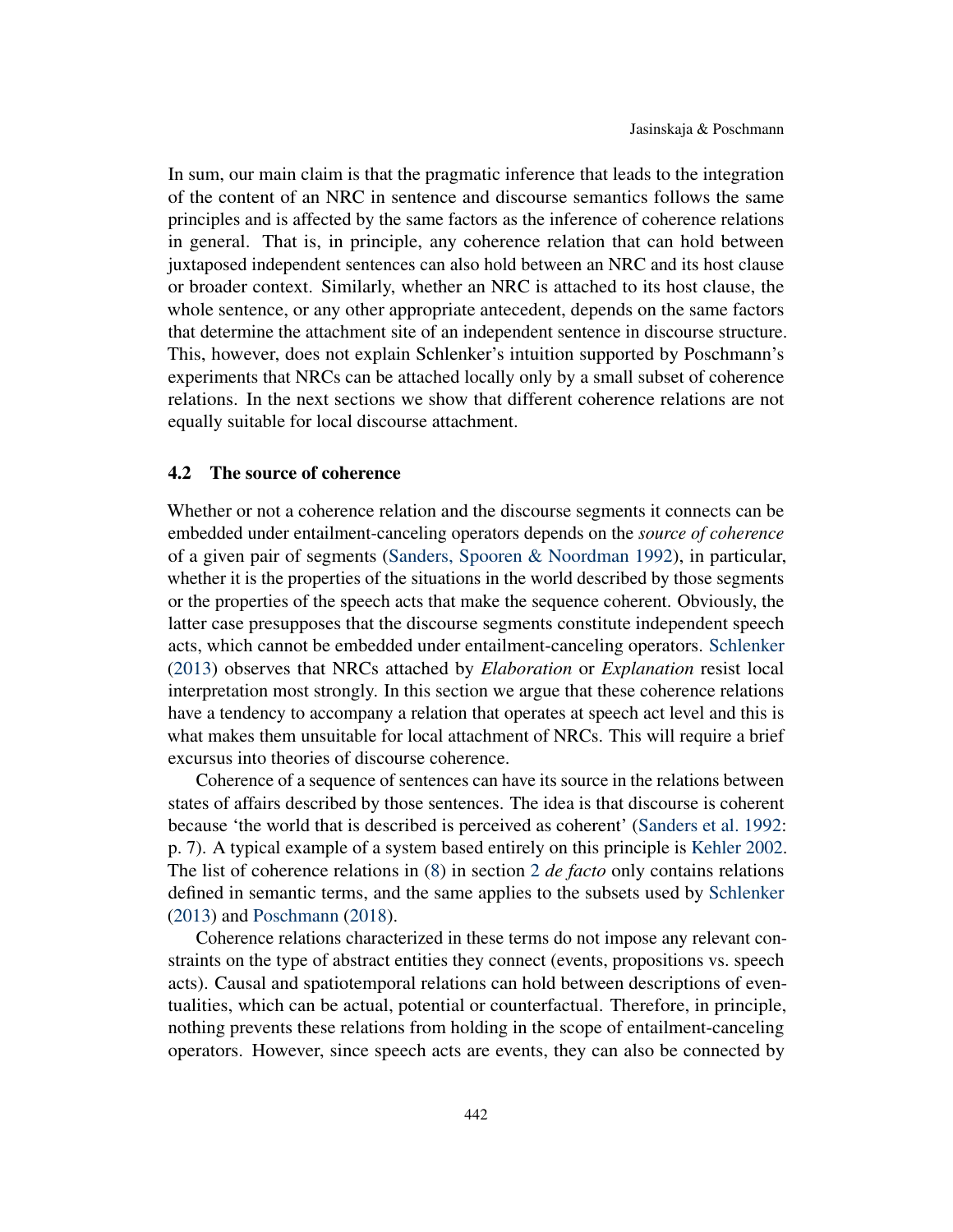causal relations, as in the famous example [\(21\)](#page-10-0) discussed by [Sweetser](#page-19-9) [\(1990\)](#page-19-9), where the second sentence presents the cause for the speaker's question.

<span id="page-10-0"></span>(21) What are you doing tonight? Because there is a nice movie on.

In general, it appears that coherence relations characterized in terms of relations in the world can *happen* to hold between speech acts, because speech acts are also entities in that same world, but the definitions of the relations do not make reference to anything specific to speech acts.

However, coherence may also result specifically from the relationship between speech acts. In particular, one speech act (the *satellite*) may help to achieve the communicative goal of another one (the *nucleus*). This characterization comes close to the notion of *presentational relations* in RST [\(Mann & Thompson](#page-18-12) [1988:](#page-18-12) 257), whose terminology we borrow. Relations that belong to this category are defined in terms of the kind of goal the nucleus has, the way in which the nucleus potentially fails in achieving that goal by itself, and the way in which the satellite helps to solve that problem. For instance, if the nucleus is a directive (a request, a command, a piece of advice, an offer, etc.), whose goal is to get the addressee to perform a certain action, he/she may be reluctant or unable to perform it. *Motivation* [\(22\)](#page-10-1) deals with reluctance; *Enablement* [\(23\)](#page-10-2) deals with potential objective obstacles.

- <span id="page-10-1"></span>(22) You should eat more vegetables. Vegetables are good for you.
- <span id="page-10-2"></span>(23) Please can you post these letters? The stamps are in the drawer.

The goal of an assertion is to get the addressee to believe a proposition or accept it to a degree sufficient for the purposes of the exchange [\(Stalnaker](#page-19-10) [2002\)](#page-19-10). If the addressee is reluctant to believe or accept the proposition, *Evidence* [\(24\)](#page-10-3) can be provided to make it more plausible (adapted from [Blakemore & Carston](#page-17-5) [2005\)](#page-17-5).

<span id="page-10-3"></span>(24) He must have been here recently. There are his footprints.

*Justify* is a relation, where the satellite is supposed to increase the addressee's readiness to accept the speaker's right to present the nucleus. Example [\(21\)](#page-10-0) above could be considered an instance of *Justify*. Without the explanation in the second sentence the question might be considered a rude interference with the addressee's personal affairs.

Finally, in a *Background* relation [\(25\)](#page-10-4), the satellite  $(\psi)$  is supposed to increase the addressee's ability to comprehend the nucleus  $(\phi)$ . [source of the example]

<span id="page-10-4"></span>(25) [ This piece begins with an anacrusis,  $J_{\phi}$  [ an unaccented note which is not part of the first full bar.  $]_{\psi}$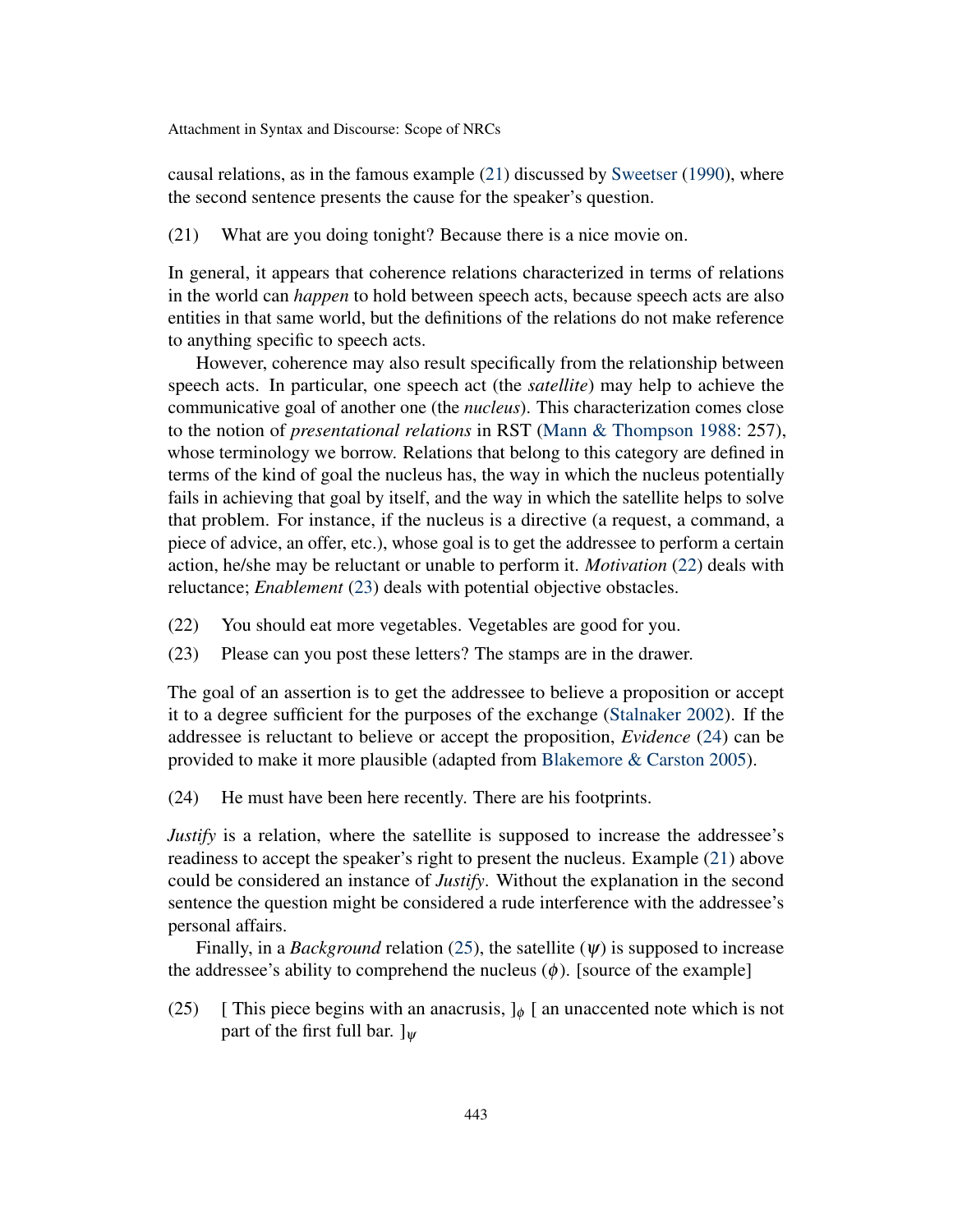Obviously, these relations can only connect speech acts, since their contribution to the coherence of the discourse is based crucially on the properties of speech acts. Therefore they cannot be embedded under operators like *if*. Indeed, there is no point in providing evidence for something you do not assert, or motivating a course of action you do not ask the addressee to commit to.<sup>[4](#page-0-0)</sup>

In order to see how all this helps us to explain the scopal behaviour of *Elaboration* and *Explanation*, it is necessary to clarify some important aspects of the notion of source of coherence as we understand it. Notice that the definitions of semantic relations in [\(8\)](#page-3-1) and those of presentational relations are mutually compatible. In fact, in most instances of presentational relations there will also be a causal or resemblance relation at some level. For example, [\(25\)](#page-10-4) is an instance of *Background*, but the relation between the expressions *anacrusis* and *an unaccented note which is not part of the first full bar* can also be characterized as *Entity-Elaboration*. That is, the speaker uses *Elaboration* to provide *Background*. *Motivation*, *Evidence* and *Justify* almost always involve causality. For instance, in [\(22\)](#page-10-1) the addressee should eat vegetables *because* they are healthy, and in [\(24\)](#page-10-3), the speaker believes that 'he' must have been here recently *because* there are his footprints.

The reverse is not true: The coherence of a sequence can be due to semantic relations between the described situations, without there being any presentational component. In such cases, the speaker is simply describing a complex state of affairs that cannot be put into just one clause. The speaker is forced to split the content into manageable pieces and to order those pieces, and she uses the semantic categories behind [\(8\)](#page-3-1) as guiding principles for splitting and linearization. The source of coherence of a given pair of discourse segments is the *speaker's* reason to produce these segments next to each other in the given order. If the speaker is just describing different aspects of a complex state of affairs then the source of coherence is semantic. If the speaker is using one segment to help achieve the communicative goal of another then the source of coherence is pragmatic, presentational, or speechact-level, whichever you like to call it.

Looking back at the relations in [\(8\)](#page-3-1) as guidelines for splitting and ordering complex content, it is not difficult to notice that *Elaboration* and *Explanation* stick out as rather counterintuitive. *Elaboration* is a relation between descriptions of the same situation (or entity, in the case of *Entity-Elaboration*). But what is the point

<sup>4</sup> The only apparent exception from this generalization is *Background*. Even if the phrase *an unaccented note which is not part of the first full bar* in [\(25\)](#page-10-4) helps understanding the entire preceding sentence, it really only targets the expression *anacrusis*, which needs clarification. This expression can be embedded under *if*, as in *If this piece began with an anacrusis, an unaccented note which is not part of the first full bar, ...* However, the clarification only works if the speaker commits to the proposition that an anacrusis *is* an unaccented note which is not part of the first full bar. This commitment is communicated by an independent speech act. In other words, the satellite of a *Background* relation must be a speech act in any case.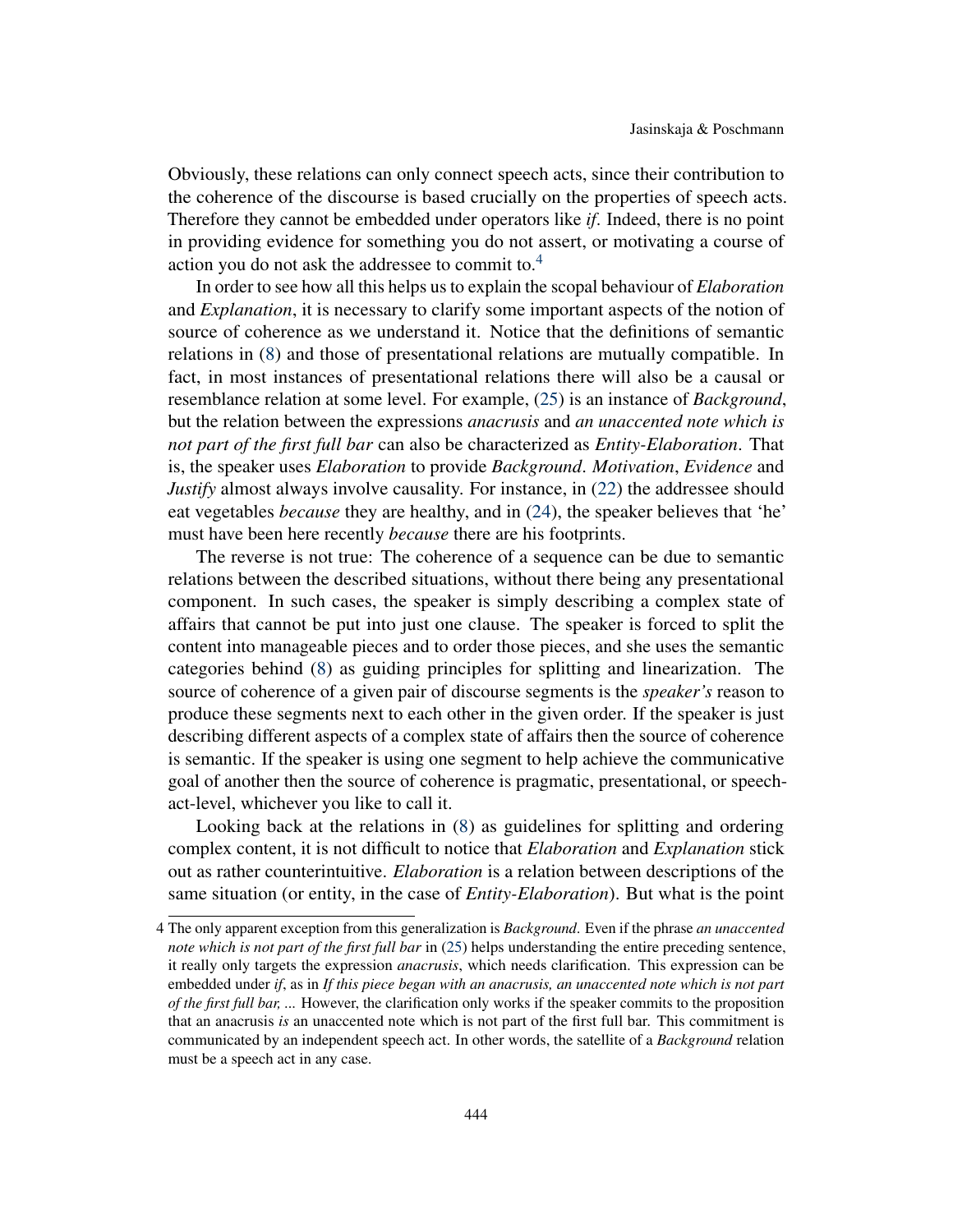of describing the same thing twice? As convincingly argued by [Blakemore](#page-17-6) [\(1993,](#page-17-6) [1997\)](#page-17-7), there must always be some other reason to produce an *Elaboration*, such as *Background* in [\(25\)](#page-10-4) which helps understand the first utterance.

As for *Explanation*, i.e. the backwards causal relation, the question arises of why anyone who is simply trying to present a causally connected chain of events would do it backwards, while they have *Narration* and *Result* as more intuitive discourse strategies at their disposal? Of course, the speaker could forget to mention some previous event, realize later that without it the story does not make sense or sounds unconvincing, and try to repair it. But then, what the speaker is effectively doing is providing *Background* or *Evidence*. Our hypothesis is that backwards causal relations are generally used for presentational purposes.

In other words, an NRC that appears to elaborate on the host clause or to stand in a backwards causal relation to it (as in [\(1\)](#page-1-0) discussed in section [4.1,](#page-7-0) cf. [\(16\)](#page-8-0), [\(18\)](#page-8-2) and [\(19\)](#page-8-3)), will most of the time also provide *Background*, *Evidence* or some other kind of presentational support for some speech act in the context. That means that its real attachment site in the discourse structure is not local, that it represents a speech act itself and therefore cannot appear in the scope of entailment-canceling operators.

## <span id="page-12-0"></span>4.3 Conjunction and juxtaposition

It turns out that *Elaboration* and *Explanation* differ from *Narration*, *Result*, *Parallel* and *Contrast* also in another respect. Relations of the latter group are most naturally expressed with a conjunction (*but* in the case of *Contrast*). Removing the conjunction and replacing it by a period may slightly reduce the naturalness of the discourses, but this is easily repaired by adding a discourse adverbial that explicitly signals the relation, such as *then* for *Narration* [\(26b\)](#page-12-1), or *also* for *Parallel* [\(27b\)](#page-12-2). However, whether with or without a conjunction, the inferred coherence relation remains intact.

<span id="page-12-3"></span><span id="page-12-1"></span>(26) a. Peter called the dean, *and* she called the chair. *Narration*

b. Peter called the dean. (Then) She called the chair.

- <span id="page-12-2"></span>(27) a. Mary should stand in front of Peter. *Parallel and* he should move a little closer to Max.
	- b. Mary should stand in front of Peter. (Also,) He should move a little closer to Max.

*Elaboration* and *Explanation* show a different pattern: The most natural way of expression is plain juxtaposition of independent sentences without any explicit markers. Adding *and* may change the interpretation dramatically. In [\(28b\)](#page-13-0), from [Carston](#page-17-8) [1993,](#page-17-8) the sentences are not understood to be about the same actress anymore, and in [\(29b\)](#page-13-1) the temporal order is reversed as compared to [\(29a\)](#page-13-2) [\(Asher & Vieu](#page-17-3) [2005\)](#page-17-3).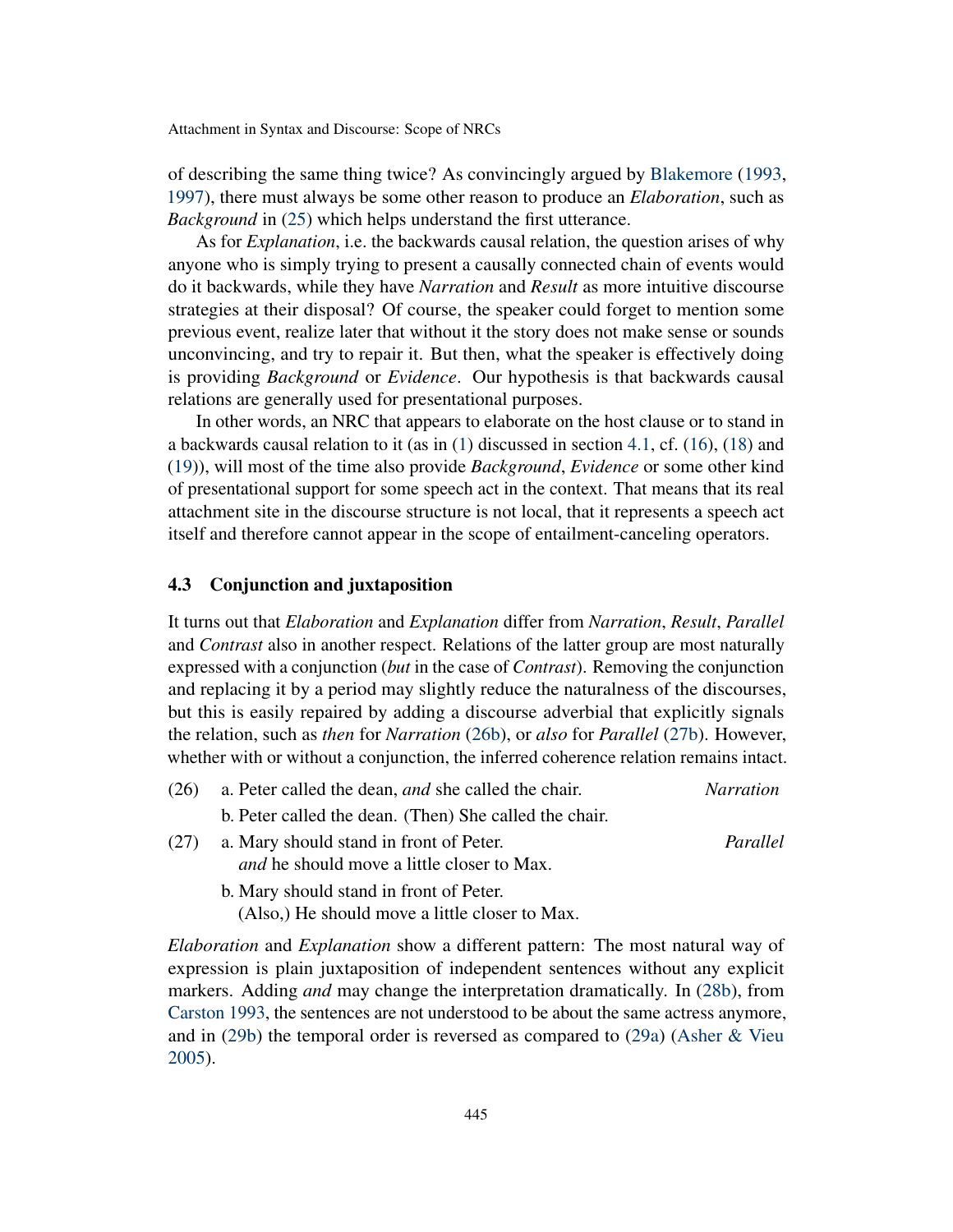<span id="page-13-2"></span><span id="page-13-0"></span>

| (28) | a. I met a great actress at the party. I met Vanessa Redgrave.              | Elaboration      |
|------|-----------------------------------------------------------------------------|------------------|
|      | b. I met a great actress at the party. And I met Vanessa Redgrave. Parallel |                  |
| (29) | a. John fell. Chris pushed him.                                             | Explanation      |
|      | b. John fell, <i>and</i> Chris pushed him.                                  | <i>Narration</i> |

<span id="page-13-1"></span>This pattern is usually attributed to the semantics of the natural language conjunction *and*, which is not equivalent to logical conjunction [\(Carston](#page-17-8) [1993;](#page-17-8) [Blakemore &](#page-17-9) [Carston](#page-17-9) [1999,](#page-17-9) [2005;](#page-17-5) [Txurruka](#page-19-11) [2003;](#page-19-11) [Zeevat & Jasinskaja](#page-19-12) [2007\)](#page-19-12). In particular, [Txurruka](#page-19-11) [\(2003\)](#page-19-11) argues that the natural language conjunction *and* is only compatible with coordinating relations in SDRT sense, which include *Narration*, *Parallel*, etc. In contrast, *Elaboration* and *Explanation* are most typical representatives of subordinating relations. (More on this distinction in section [5.](#page-14-0)) [Zeevat & Jasinskaja](#page-19-12) [\(2007\)](#page-19-12) propose that *and* requires the propositions it connects to serve as distinct answers to the same topic question, such as *Who did the speaker meet at the party?* in [\(28b\)](#page-13-0), *What happened to John?* in [\(29b\)](#page-13-1). Alternatively, that topic question can be seen as an abstract of the content of the conjoined discourse segments, implemented in the notion of Coordinated Discourse Topic (CDT) in SDRT [\(Txurruka](#page-19-11) [2003\)](#page-19-11). All coordinating coherence relations must have a CDT, and the inference of such relations requires finding an appropriate CDT, or topic question. That means that inferring a coordinating relation in the absence of an explicit *and* basically involves 'inferring an implicit *and*'.

In section [3](#page-4-0) we came forward with the thesis that, unlike coordinate clauses connected by *and* or *but*, NRCs do not give you a conjunction 'for free'. While *and* and *but* tell us explicitly how to combine the propositions expressed by their conjuncts in the semantics, NRCs do not generally tell us how to combine the propositions of the host clause and the NRC. The case is delegated to pragmatics, and only if we can infer a coherence relation between the NRC and the host clause that conjoins them at propositional level, does the NRC contribute locally to the semantics of the sentence. Coordinating coherence relations contain an equivalent of natural language conjunction as part of their semantics. This is why NRCs can be interpreted locally, as in [\(2\)](#page-1-1) and [\(7\)](#page-3-0), if they are attached to the host clause by *Narration*, *Parallel*, *Contrast*, etc. Since coordination with *and* or *but* still remains a preferred way of expression for these relations, local readings of the respective NRCs remain less salient and probably slightly degraded (about 50% availability in Poschmann's [2018](#page-19-5) experiments). But just like in [\(26\)](#page-12-3), adding an adverbial improves their acceptability (up to 83% in Poschmann's [2018](#page-19-5) experiments).

*Elaboration* and *Explanation* work differently. [Blakemore & Carston](#page-17-9) [\(1999,](#page-17-9) [2005\)](#page-17-5) have argued that the purely semantic essence of these relations—identity or part-whole relations between the described situations in the case of *Elaboration* and backwards causality in the case of *Explanation*—are in principle compatible with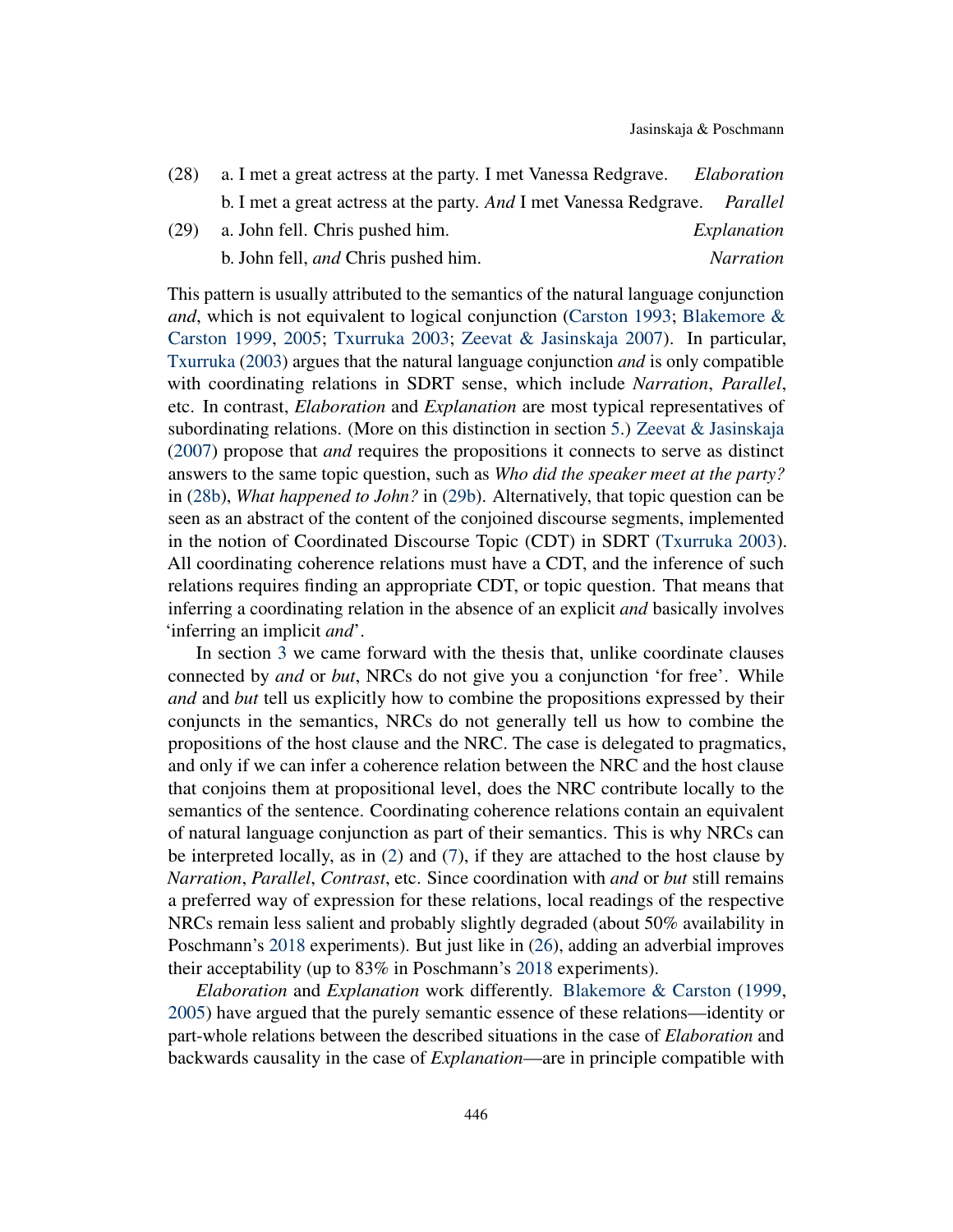*and*. In a carefully constructed context like [\(30\)](#page-14-1), there may be a backwards causal relation between the conjuncts of *and*, but it is clear that the cause (John tripped on a Persian rug) is not used to support, i.e. provide *Evidence*, *Background* for, or *Justify* the effect (John broke his leg). Rather, the conjoined clauses stand on a par as arguments against A's claim that the mats are not dangerous. Since the backwards causal relation is not accompanied by a presentational one, nothing prevents it from holding in the scope of *if*, with *and* [\(31\)](#page-14-2), or even with an NRC [\(32\)](#page-14-3).

- <span id="page-14-1"></span>(30) A: Bob wants me to get rid of these mats. He says he trips over them all the time. Still, I don't suppose he'll break his neck.
	- B: Well, I don't know. JOHN | broke his leg | and HE | tripped on a PERSian RUG |
- <span id="page-14-2"></span>(31) If Bob breaks his leg and he trips on one of your mats, you will have to pay his medical bills.
- <span id="page-14-3"></span>(32) If this happens to Bob, who trips on one of your mats, you will have to pay his medical bills.

Presumably, this is what is going on in exceptions like [\(33\)](#page-14-4) where an NRC appears to be attached locally by *Elaboration* (note that [\(33\)](#page-14-4) can also be paraphrased with *and* without change in interpretation).

<span id="page-14-4"></span>(33) If you get an email from Bill, who writes that he got a job, don't trust it.

This is an instance of purely semantic *Elaboration*, that is only concerned with mereological relations between events and does not carry any additional presentational functions. However, cases like [\(33\)](#page-14-4) and [\(32\)](#page-14-3) are exceptions, rather than the rule. As we argued in section [4.2,](#page-9-0) *Elaboration* and *Explanation* normally go together with a presentational relation and therefore connect speech acts. Presumably, this is also one of the reasons why they are so naturally expressed by juxtaposed independent sentences. In sum, it is not the semantic content of *Elaboration* and *Explanation* that is incompatible with natural language conjunction *and* and unsuitable for local attachment of NRCs, but their typical pragmatic function as *Evidence*, *Motivation*, *Justify* and *Background*.

# <span id="page-14-0"></span>5 Why do NRCs project most of the time?

In the previous section, we explained why NRCs connected to their host clause by a coordinating coherence relation (*Result*, *Narration*, *Parallel*, *Contrast*) are interpreted locally, and (normally) interpreted globally if they express a so-called subordinating relation, like *Elaboration* or *Explanation*. But why is the global interpretation of NRCs so pervasive, that until very recently we even believed that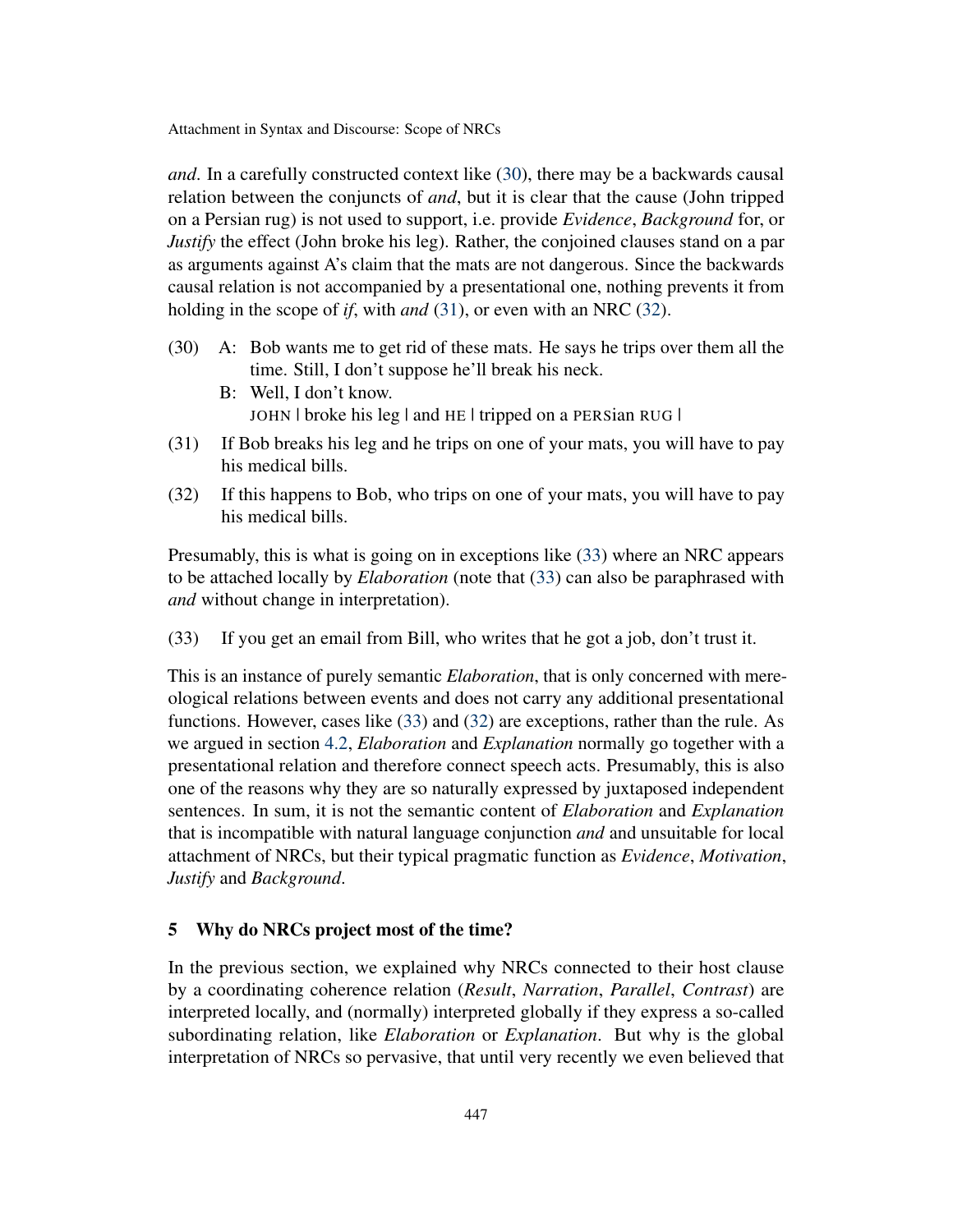they always project? Our answer is: Because NRCs are syntactically subordinate clauses (an a par with adverbial and complement clauses), and subordinate clauses express subordinating coherence relations most of the time.

The distinction between subordinating and coordinating relations in discourse structure should not be confused with the syntactic notion of subordination [\(Blühdorn](#page-17-10) [2008\)](#page-17-10). Subordinate clauses are distinguished from matrix clauses in terms of specific syntactic behavior and formal properties (e.g. final position of the verb in German). Subordinating coherence relations differ from the coordinating ones not only in that they do not have CDTs, but also in the way they influence the prominence and accessibility of attachment points in discourse structure and antecedents for anaphora. Roughly, discourse-structurally subordinate material is relatively less prominent. In general, the interpretation of discourse proceeds from left to right, and the last-processed, rightmost, discourse unit is most prominent and most accessible for the attachment of new discourse material. However, if the most recent discourse unit is connected to the previous one by a subordinating relation, then the less recent superordinate unit is relatively more accessible (the generalization referred to in the literature as the Right Frontier Constraint, going back to [Polanyi](#page-19-13) [1988;](#page-19-13) [Webber](#page-19-14) [1991\)](#page-19-14). That is, it can still serve as a discourse attachment point and provide antecedents for anaphora. In [\(34\)](#page-15-0) for example, the first two sentences are related by *Parallel*, which is coordinating. Since the discourse proceeds from left to right, the most accessible referent for the pronoun *she* is the subject of the sentence preceding the pronoun, *Sue*. In [\(35\)](#page-15-1), by contrast, the first two sentences are related by *Explanation*, which makes the second sentence subordinate to the first. Accordingly, both *Mary* and *Sue* are possible antecedents for the pronoun *she*.

<span id="page-15-0"></span>

|  |  | (34) Mary repaired the roof. Sue painted the wall. She $S_{\text{ue}}$ | Parallel |
|--|--|------------------------------------------------------------------------|----------|
|--|--|------------------------------------------------------------------------|----------|

<span id="page-15-1"></span>(35) Mary repaired the roof. Sue told me so. She*Mary/Sue* ... *Explanation*

Syntactic subordination has a similar effect on prominence. A pronoun is less likely to refer to an antecedent in a subordinate clause, than to one in a main clause, even if the subordinate clause is more recent (see [Clark & Sengul](#page-17-11) [1979:](#page-17-11) exp. 3, [Cooreman](#page-17-12) [& Sanford](#page-17-12) [1996,](#page-17-12) and [Frazier & Clifton](#page-18-13) [2005](#page-18-13) for related experimental studies):

| (36) | a. Mary left before Sue arrived. She $_{Mary \geq Sue \cdots}$ | main-subordinate |
|------|----------------------------------------------------------------|------------------|
|      | b. Mary left. Then Sue arrived. She <sub>Sue</sub>             | main-main        |
|      | c. After Mary left, Sue arrived. She <sub>Sue</sub>            | subordinate-main |

Syntactic and discourse subordination need not go together. Discourse subordination is possible without syntactic subordination, as in [\(35\)](#page-15-1), as well as syntactically subordinate clauses need not necessarily express subordinating coherence relations. However, it seems that subordinate clauses are particularly well suited to encode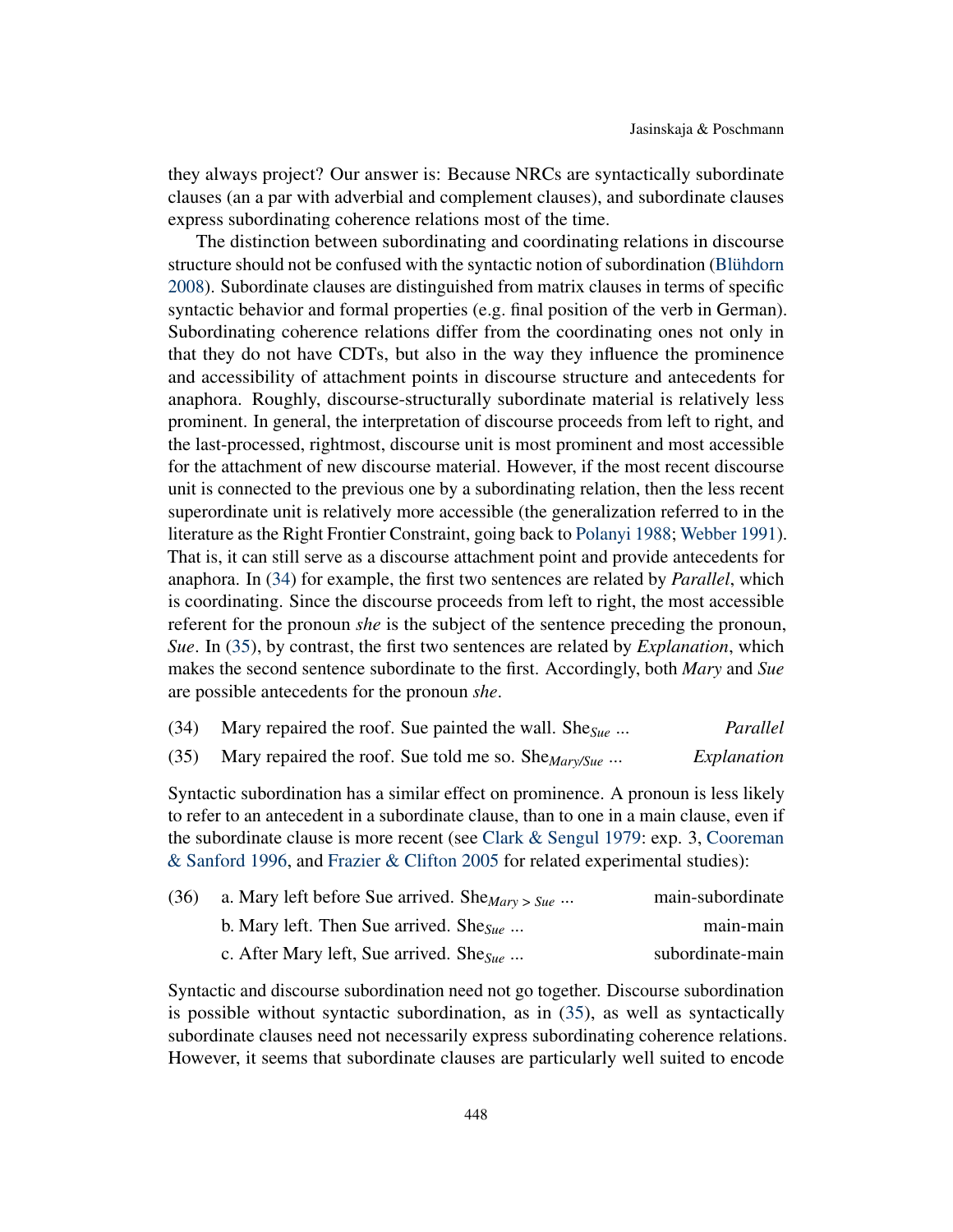discourse-structural subordination. This is manifested in a statistical tendency for subordinate clauses to realize subordinating coherence relations [\(Matthiesen](#page-18-14) [& Thompson](#page-18-14) [1988:](#page-18-14) 308), and non-restrictive relative clauses are no exception in this respect. In [Loock'](#page-18-15)s [\(2007\)](#page-18-15) study of 450 English NRCs collected from texts of four different genres, only 20, i.e. 4.5%, were continuative, i.e. discoursestructurally coordinated [\(Holler](#page-18-16) [2008\)](#page-18-16). Even if we do not yet understand the factors that determine whether a subordinate clause will be used to express a coordinating coherence relation, we have no reasons to believe that those factors will lead to an entirely different distribution under entailment-canceling operators.

In sum, NRCs express subordinating coherence relations like *Elaboration* and *Explanation* most of the time because their syntactically subordinate nature perfectly matches the prominence-related properties of these relations. As we have argued in the previous section, *Elaboration* and *Explanation*, in turn, tend to be used in connection with a presentational relation that requires that the NRC functions as an independent speech act and therefore cannot be embedded under operators like *if*.

### 6 Conclusions and outlook

In this paper, we started out with a set of previously unexplained observations about the scopal behavior of non-restrictive relative clauses, which turned out to allow for local interpretation in the scope of a conditional in an even greater variety of cases than previously believed. The theoretical explanation of NRC scope that we have developed is based on a minimal number of assumptions. Our central claim concerning the semantics of NRCs is that they (by themselves) do not provide any semantic link to the proposition expressed by the host clause, not even a plain conjunction. That link needs to be inferred pragmatically, in the same way as coherence relations are inferred between independent sentences in discourse. The rest of the story comes from the theory of discourse coherence. The way coherence inferences work in general and the properties of different classes of coherence relations explain why local interpretation is only possible for NRCs connected to their host clause by relations like *Narration* and *Parallel*, why relations like *Elaboration* and *Explanation* force global attachment and global interpretation of NRCs, and why NRCs in general show such a strong tendency for global interpretation. This study is an example of how discourse theory can be used to solve a problem in sentence semantics.

The approach we have developed makes predictions that go beyond the small set of data that we were able to discuss on these pages. In particular, it describes the behavior of non-restrictive relatives under entailment-canceling operators of any kind, but we have only tested it on conditionals. Further research is needed to see whether NRCs show the same pattern in other non-veridical environments. We also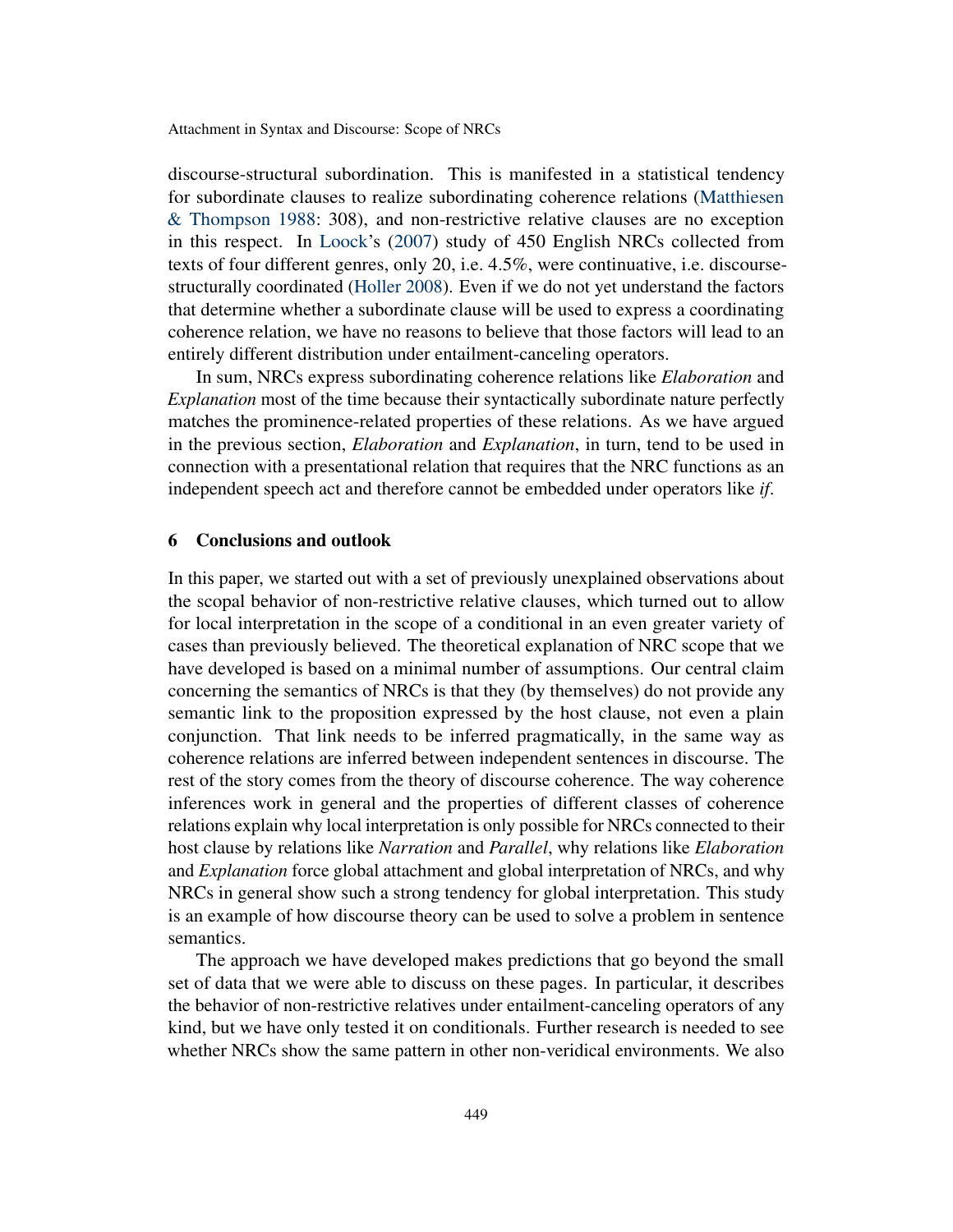did not have a chance to pay proper attention to the aspectual properties of NRCs, whose influence on their scope seems to go beyond the effects of coherence relations. This, too, as well as a precise formal implementation of our theory remains a task for the future.

# References

- <span id="page-17-1"></span>AnderBois, Scott, Adrian Brasoveanu & Robert Henderson. 2011. Crossing the appositive/at-issue meaning boundary. In *Semantics and Linguistic Theory (SALT) 20*, 328–346. doi[:10.3765/salt.v20i0.2551.](http://dx.doi.org/10.3765/salt.v20i0.2551)
- <span id="page-17-2"></span>Arnold, Doug. 2007. Non-restrictive relatives are not orphans. *Journal of Linguistics* 43. 271–309. doi[:10.1017/S0022226707004586.](http://dx.doi.org/10.1017/S0022226707004586)
- <span id="page-17-3"></span>Asher, Nicholas & Laure Vieu. 2005. Subordinating and coordinating discourse relations. *Lingua* 115. 591–610. doi[:10.1016/j.lingua.2003.09.017.](http://dx.doi.org/10.1016/j.lingua.2003.09.017)
- <span id="page-17-6"></span>Blakemore, Diane. 1993. The relevance of reformulations. *Language and Literature* 2. 101–120. doi[:10.1177/096394709300200202.](http://dx.doi.org/10.1177/096394709300200202)
- <span id="page-17-7"></span>Blakemore, Diane. 1997. Restatement and exemplification: A relevancetheoretic reassessment of elaboration. *Pragmatics and Cognition* 5. 1–19. doi[:10.1075/pc.5.1.04bla.](http://dx.doi.org/10.1075/pc.5.1.04bla)
- <span id="page-17-9"></span>Blakemore, Diane & Robyn Carston. 1999. The pragmatics of *and*-conjunctions: The non-narrative cases. *UCL Working Papers in Linguistics* 11. 1–20.
- <span id="page-17-5"></span>Blakemore, Diane & Robyn Carston. 2005. The pragmatics of sentential coordination with *and*. *Lingua* 115. 569–589. doi[:10.1016/j.lingua.2003.09.016.](http://dx.doi.org/10.1016/j.lingua.2003.09.016)
- <span id="page-17-10"></span>Blühdorn, Hardarik. 2008. Subordination and coordination in syntax, semantics and discourse: Evidence from the study of connectives. In Cathrine Fabricius-Hansen & Wiebke Ramm (eds.), *'Subordination' versus 'Coordination' in Sentence and Text: A Cross-linguistic Perspective*, 59–85. John Benjamins. doi[:10.1075/slcs.98.04blu.](http://dx.doi.org/10.1075/slcs.98.04blu)
- <span id="page-17-8"></span>Carston, Robyn. 1993. Conjunction, explanation and relevance. *Lingua* 90. 27–48. doi[:10.1016/0024-3841\(93\)90059-6.](http://dx.doi.org/10.1016/0024-3841(93)90059-6)
- <span id="page-17-4"></span>Chierchia, Gennaro. 2004. Scalar implicatures, polarity phenomena, and the syntax/pragmatics interface. In Adriana Belletti (ed.), *Structures and Beyond, Volume 3: The Cartography of Syntactic Structures*, 39–103. OUP USA.
- <span id="page-17-11"></span>Clark, Herbert H. & C. J. Sengul. 1979. In search of referents for nouns and pronouns. *Memory & Cognition* 7(1). 35–41. doi[:10.3758/BF03196932.](http://dx.doi.org/10.3758/BF03196932)
- <span id="page-17-12"></span>Cooreman, Anne & Anthony J. Sanford. 1996. Focus and syntactic subordination in discourse. Research paper 79, HCRC, Edinburgh, Scotland, U.K.
- <span id="page-17-0"></span>Del Gobbo, Francesca. 2003. *Appositives at the interface*: University of California, Irvine PhD dissertation.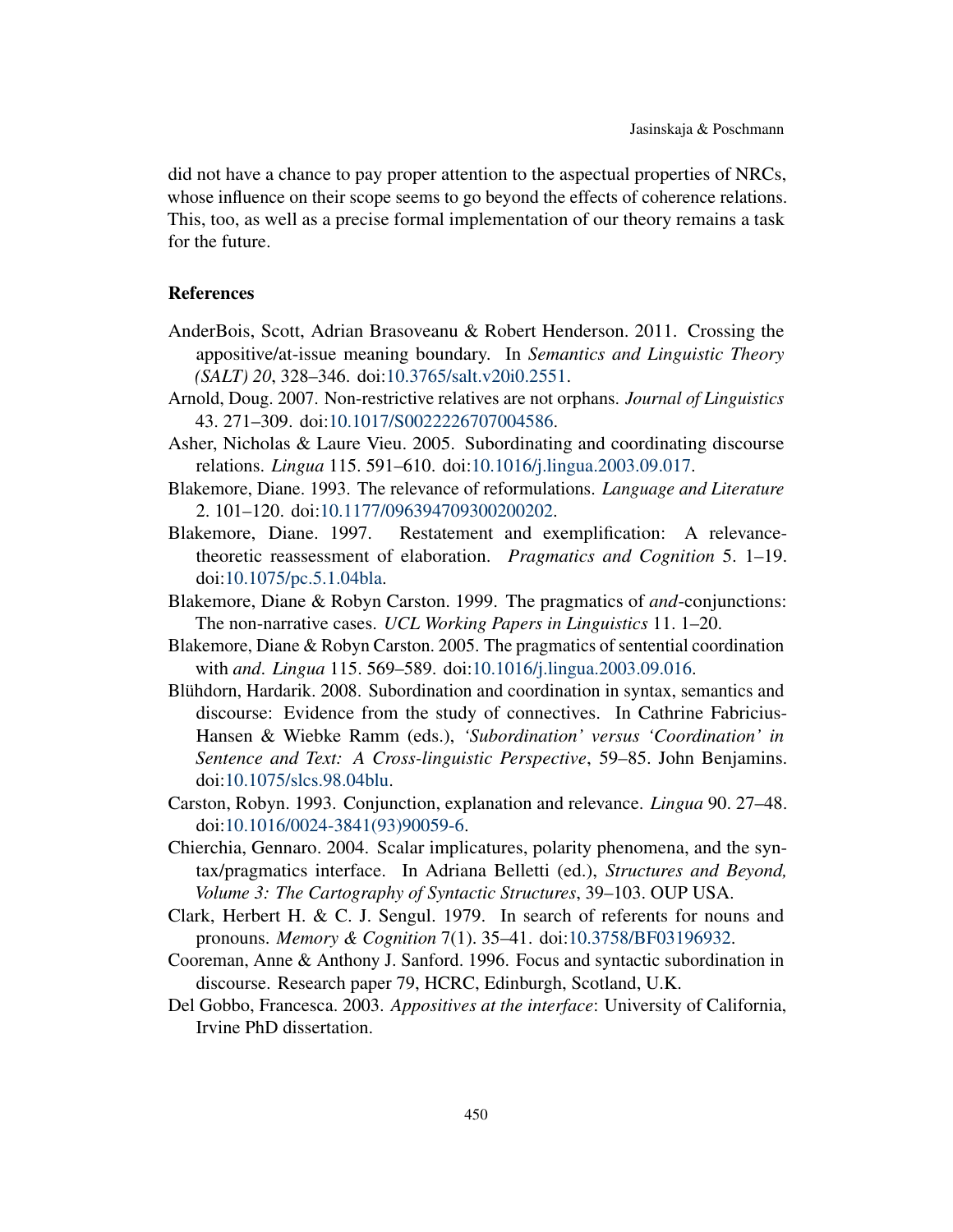- <span id="page-18-2"></span>Espinal, M. Teresa. 1991. The representation of disjunct constituents. *Language* 67. 726–762. doi[:10.2307/415075.](http://dx.doi.org/10.2307/415075)
- <span id="page-18-1"></span>Fabb, Nigel. 1990. The difference between English restrictive and non-restrictive relative clauses. *Journal of Linguistics* 26. 57–78. doi[:10.1017/S0022226700014420.](http://dx.doi.org/10.1017/S0022226700014420)
- <span id="page-18-10"></span>Frank, Michael C. & Noah D. Goodman. 2012. Predicting pragmatic reasoning in language games. *Science* 336(6084). 998–998. doi[:10.1126/science.1218633.](http://dx.doi.org/10.1126/science.1218633)
- <span id="page-18-13"></span>Frazier, Lyn & Charles Clifton. 2005. The syntax-discourse divide: Processing ellipsis. *Syntax* 8(2). 121–174. doi[:10.1111/j.1467-9612.2005.00077.x.](http://dx.doi.org/10.1111/j.1467-9612.2005.00077.x)
- <span id="page-18-9"></span>Geurts, Bart. 2010. *Quantity Implicatures*. Cambridge University Press.
- <span id="page-18-7"></span>Heim, Irene & Angelika Kratzer. 1998. *Semantics in Generative Grammar*. Blackwell.
- <span id="page-18-8"></span>Hobbs, Jerry R., Mark E. Stickel, Douglas E. Appelt & Paul Martin. 1993. Interpretation as abduction. *Artificial Intelligence* 63(1). 69–142. doi[:10.1016/0004-](http://dx.doi.org/10.1016/0004-3702(93)90015-4) [3702\(93\)90015-4.](http://dx.doi.org/10.1016/0004-3702(93)90015-4)
- <span id="page-18-16"></span>Holler, Anke. 2008. A discourse-relational approach to continuation. In Anton Benz & Peter Kühnlein (eds.), *Constraints in Discourse*, 249–266. John Benjamins. doi[:10.1075/pbns.172.12hol.](http://dx.doi.org/10.1075/pbns.172.12hol)
- <span id="page-18-6"></span>Jasinskaja, Katja & Elena Karagjosova. forthcoming. Rhetorical relations. To appear in: Matthewson, Lisa & Cécile Meier & Hotze Rullmann & Thomas Ede Zimmermann (eds.): *The Companion to Semantics*. Oxford: Wiley.
- <span id="page-18-11"></span>Kehler, Andrew. 2002. *Coherence, Reference, and the Theory of Grammar*. CSLI Publications.
- <span id="page-18-3"></span>Koev, Todor K. 2013. *Apposition and the structure of discourse*: Rutgers University-Graduate School-New Brunswick PhD dissertation.
- <span id="page-18-15"></span>Loock, Rudy. 2007. Appositive relative clauses and their functions in discourse. *Journal of Pragmatics* 39(2). 336–362. doi[:10.1016/j.pragma.2006.02.007.](http://dx.doi.org/10.1016/j.pragma.2006.02.007)
- <span id="page-18-12"></span>Mann, William C. & Sandra Thompson. 1988. Rhetorical Structure Theory: Toward a functional theory of text organization. *Text* 8(3). 243–281. doi[:10.1515/text.1.1988.8.3.243.](http://dx.doi.org/10.1515/text.1.1988.8.3.243)
- <span id="page-18-5"></span>Martin, Scott. 2016. Supplemental update. *Semantics and Pragmatics* 9. doi[:10.3765/sp.9.5.](http://dx.doi.org/10.3765/sp.9.5)
- <span id="page-18-14"></span>Matthiesen, Christian & Sandra A. Thompson. 1988. The structure of discourse and subordination. In John I. Haiman & Sandra A. Thompson (eds.), *Clause Combining in Discourse and Grammar*, 275–329. Amsterdam: Benjamins. doi[:10.1075/tsl.18.12mat.](http://dx.doi.org/10.1075/tsl.18.12mat)
- <span id="page-18-0"></span>McCawley, James D. 1982. Parentheticals and discontinuous constituent structure. *Linguistic Inquiry* 13. 91–106.
- <span id="page-18-4"></span>Nouwen, Rick. 2007. On appositives and dynamic binding. *Journal of Language and Computation* 5(1). 87–102. doi[:10.1007/s11168-006-9019-6.](http://dx.doi.org/10.1007/s11168-006-9019-6)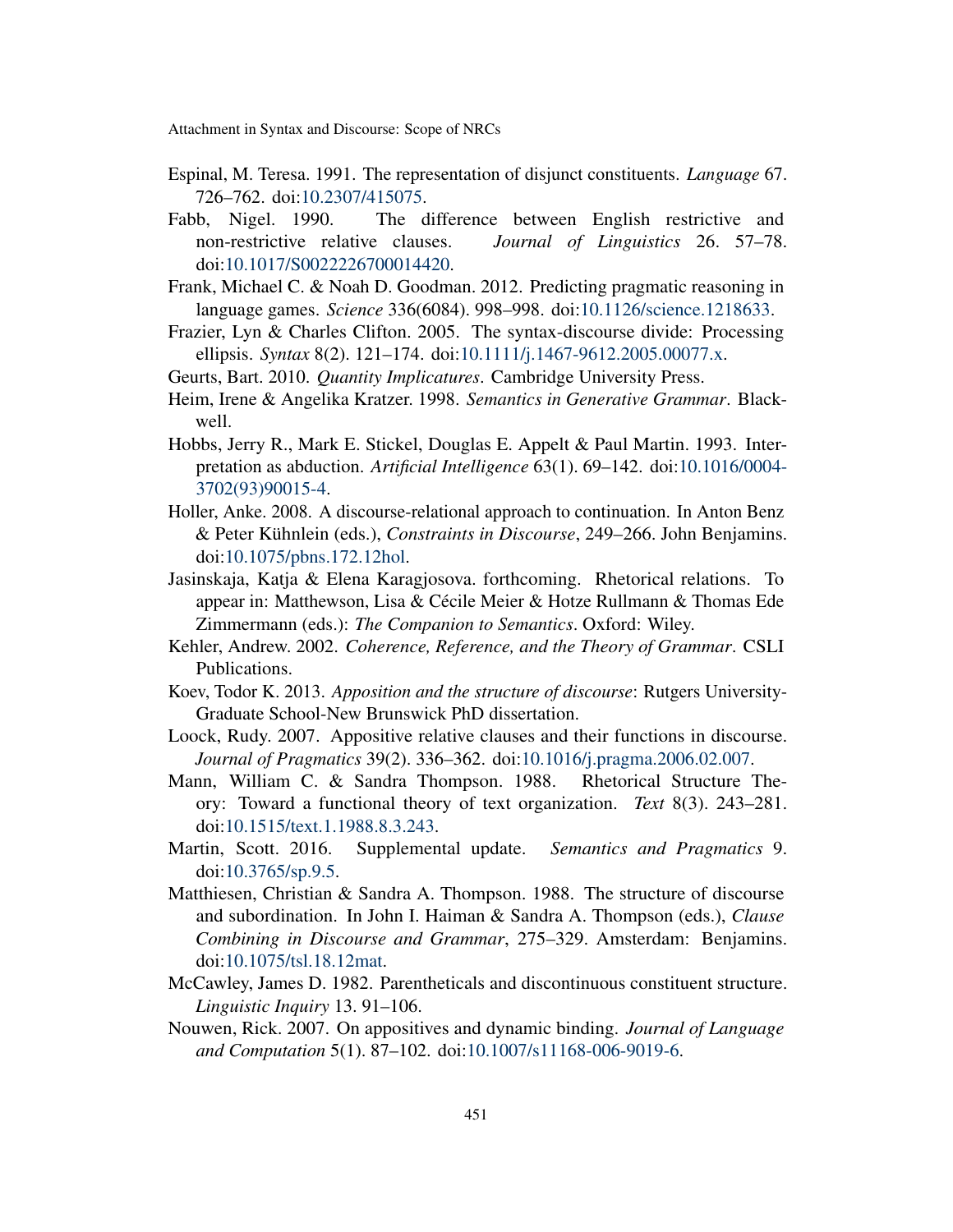- <span id="page-19-13"></span>Polanyi, Livia. 1988. A formal model of the structure of discourse. *Journal of Pragmatics* 12. 601–638. doi[:10.1016/0378-2166\(88\)90050-1.](http://dx.doi.org/10.1016/0378-2166(88)90050-1)
- <span id="page-19-5"></span>Poschmann, Claudia. 2018. Embedding non-restrictive relative clauses. In Uli Sauerland & Stephanie Solt (eds.), *Sinn und Bedeutung 22*, vol. 2 ZASPiL 61, 235–252. Berlin: ZAS.
- <span id="page-19-2"></span>Potts, Christopher. 2005. *The Logic of Conventional Implicatures*. Oxford University Press.
- <span id="page-19-4"></span>Sæbø, Kjell Johan. 2011. Appositives in modal contexts. In Ingo Reich et al. (ed.), *Sinn und Bedeutung 15*, 79–100. Saarland University Press.
- <span id="page-19-1"></span>Safir, Ken. 1986. Relative clauses in a theory of binding and levels. *Linguistic Inquiry* 17(4). 663–689.
- <span id="page-19-8"></span>Sanders, Ted J. M., Wilbert P. M. Spooren & Leo G. M. Noordman. 1992. Toward a taxonomy of coherence relations. *Discourse Processes* 15(1). 1–35. doi[:10.1080/01638539209544800.](http://dx.doi.org/10.1080/01638539209544800)
- <span id="page-19-6"></span>van der Sandt, Rob A. 1992. Presupposition projection as anaphora resolution. *Journal of Semantics* 9(4). 333–377. doi[:10.1093/jos/9.4.333.](http://dx.doi.org/10.1093/jos/9.4.333)
- <span id="page-19-0"></span>Schlenker, Philippe. 2013. Supplements without bidimensionalism. Unpublished manuscript. Institut Jean-Nicod and NYU. [https://www.semanticsarchive.net/](https://www.semanticsarchive.net/Archive/jgwMjNmM/Supplements_without_Bidimensionalism.pdf) [Archive/jgwMjNmM/Supplements\\_without\\_Bidimensionalism.pdf.](https://www.semanticsarchive.net/Archive/jgwMjNmM/Supplements_without_Bidimensionalism.pdf)
- <span id="page-19-3"></span>Simons, Mandy, Judith Tonhauser, David Beaver & Craige Roberts. 2011. What projects and why. In *Semantics and Linguistic Theory (SALT) 20*, 309–327. doi[:10.3765/salt.v20i0.2584.](http://dx.doi.org/10.3765/salt.v20i0.2584)
- <span id="page-19-10"></span>Stalnaker, Robert. 2002. Common ground. *Linguistics and Philosophy* 25(5). 701–721. doi[:10.1023/A:1020867916902.](http://dx.doi.org/10.1023/A:1020867916902)
- <span id="page-19-9"></span>Sweetser, Eve. 1990. *From Etymology to Pragmatics: Metaphorical and Cultural Aspects of Semantic Structure*. Cambridge University Press.
- <span id="page-19-11"></span>Txurruka, Isabel Gómez. 2003. The natural language conjunction *and*. *Linguistics and Philosophy* 26. 255–285. doi[:10.1023/A:1024117423963.](http://dx.doi.org/10.1023/A:1024117423963)
- <span id="page-19-14"></span>Webber, Bonnie Lynn. 1991. Structure and ostension in the interpretation of discourse deixis. *Natural Language and Cognitive Processes* 2(6). 107–135. doi[:10.1080/01690969108406940.](http://dx.doi.org/10.1080/01690969108406940)
- <span id="page-19-7"></span>Zeevat, Henk. 2016. Local satisfaction explained away. In *Semantics and Linguistic Theory (SALT) 26*, 264–283. doi[:10.3765/salt.v26i0.3790.](http://dx.doi.org/10.3765/salt.v26i0.3790)
- <span id="page-19-12"></span>Zeevat, Henk & Katja Jasinskaja. 2007. *And* as an additive particle. In M. Aurnague, Kepa Korta & Jesus M. Larrazabal (eds.), *Language, Representation and Reasoning. Memorial volume to Isabel Gómez Txurruka*, 315–340. University of the Basque Country Press.